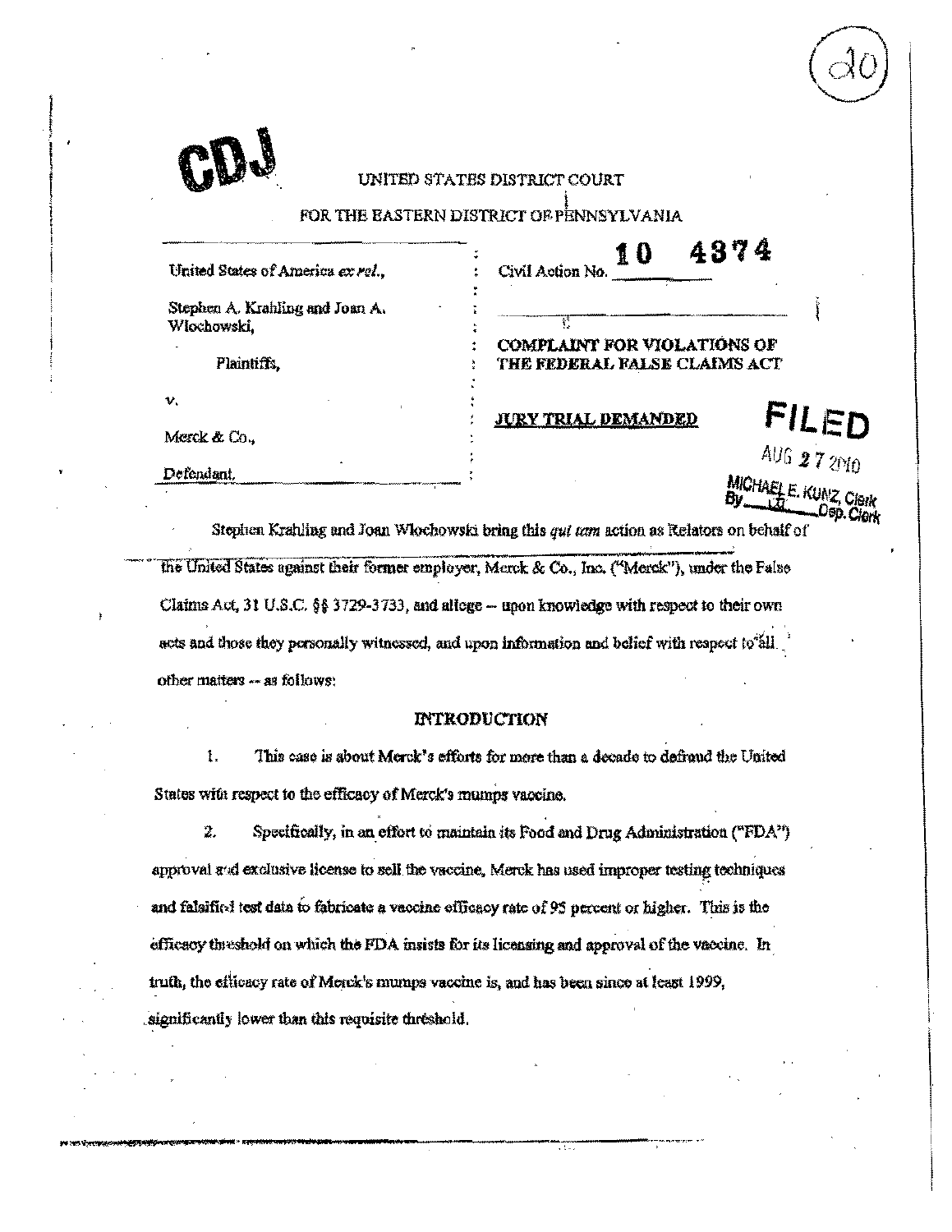3. Relators Krahling and Wlochowski were employed as virologists in the Merok lab that performed this fraudulent efficacy testing. They witnessed firsthand the improper testing and data falsification in which Morek engaged to artificially inflate the vascine's efficacy findings. In fact, they were pressured by their Merck superiors and senior Merck management to participate in the fraud and subsequent cover-up.

4. As a result of Merck's fraudulent scheme, the United States has over the last decade paid Merck hundreds of millions of dollars for a vaccine that does not provide adequate immunization. Had the government known the true efficacy of the vaccine, the government's decision to purchase the product surely would have been different, either purchasing the vaccine from another source, requiring that Merck produce a new vaccine with the requisite immunizing effect, or re-negotiating the contract for the existing product.

5. As the single largest purchaser of childhood vaccines (accounting for more than 50 percent of all vaccine purchases), the United States is by far the largest financial victim of Merck's fraud. But the ultimate victims here are the millions of children who every year are being injected with a mumps vaccine that is not providing them with an adequate level of protection. And while this is a disease that, according to the Centers for Disease Control ("CDC"), was supposed to be eradicated by now, the failure in Merck's vaccine has allowed this disease to linger with significant outbreaks continuing to occur.

6. Relators bring this case on behalf of the United States to recover the funds that the government spent for a vaccine that - in the absence of Merck's fraud  $-$  it would not have otherwise purchased, and for all associated penalties. They also bring this case to stop Morok from continuing with its scheme to misrepresent the true officacy of its mump vaccine.

 $\ldots$  2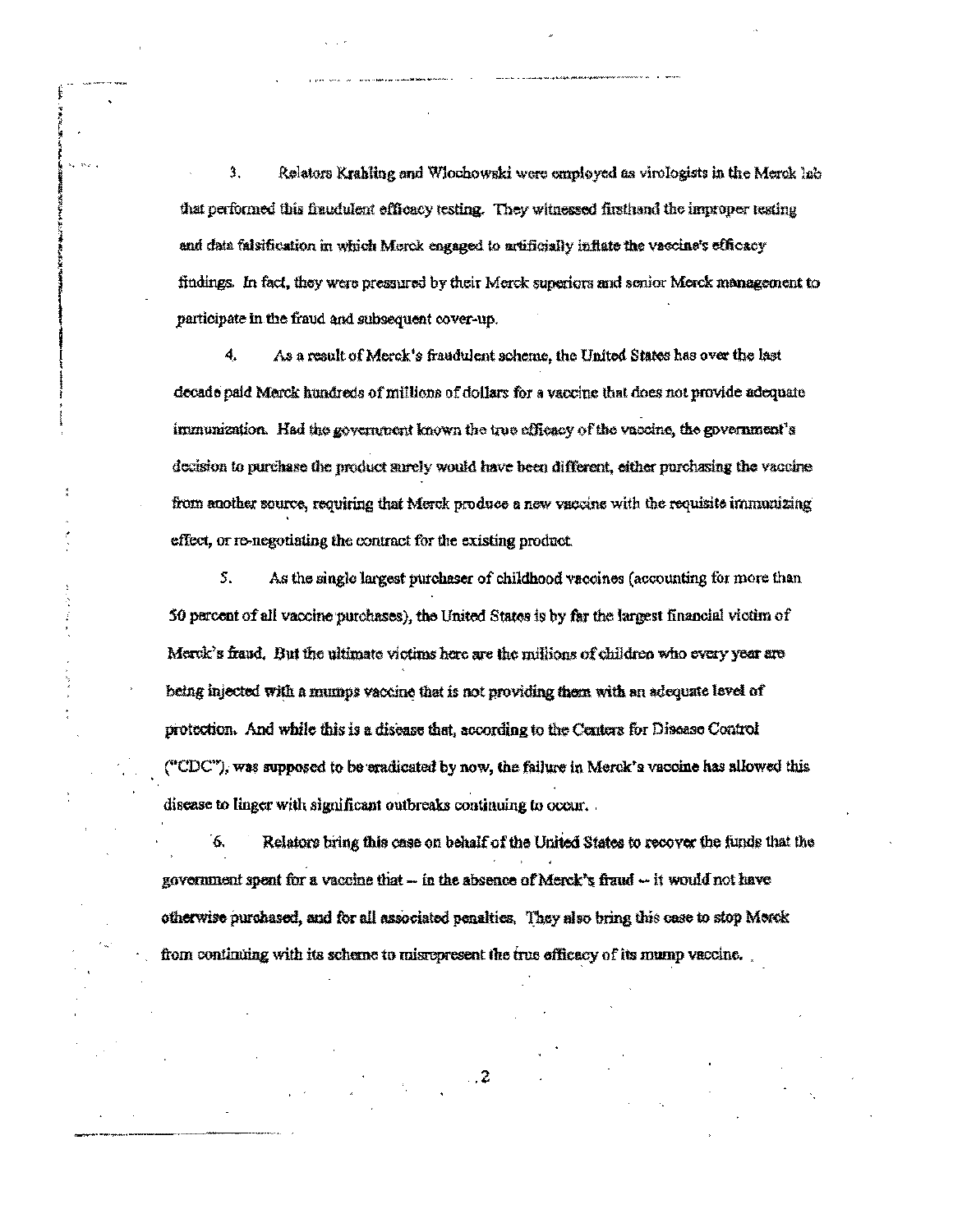# **JURISDICTION AND VENUE**

Ú. This Court has jurisdiction over the subject matter of this action under 28 U.S.C. § 1331 and 31 U.S.C. § 3732(a).

12. This Court has personal jurisdiction over Merck under 28 U.S.C. § 1391(b) and 31 U.S.C.  $\S 3732(a)$  because a substantial part of the events giving rise to this Complaint occurred in this District. Indeed, Merck's fraudulent scheme with respect to its murnps vaccine was originated and continues to be carried out in this District at Merck's vaccine division facility in West Point, Penusylvania.

13. Pursuant to 31 U.S.C. § 3732(a), vonue is proper because Merck can be found in and transacts business within this District. Throughout the time period relevant to the allegations of this Complaint, Morck engaged in substantial business transactions within this District and committed many of the violations proscribed by 31 U.S.C. § 3729 in this District.

# **BACKGROUND**

 $14.$ For more than thirty years, Merck has had an exclusive license from the FDA to manufacture and sell a mumps vaccine in the U.S. The PDA first approved the vaccine in 1967. It was developed by Dr. Maurice Hilleman, at Merck's West Point research facility, from the mumps virus that infected his five year-old daughter Jeryl Lynn. Merck continues to use this "Jeryl Lynn" strain of the virus for its vaccine today.

15. Merck's original mumps vaccine was delivered to patients in a single, stand-alone injection. In 1971, Merck developed a combination vaccine which delivered Merck's vaccines for measles, mumps and rubella ("MMR") in one injection. The same year, the FDA gave Merck the exclusive U.S. license to manufacture and sell this MMR vaccine. In 1978, the FDA approved and gave Merck the exclusive U.S. license for the manufacture and sale of "MMRII," a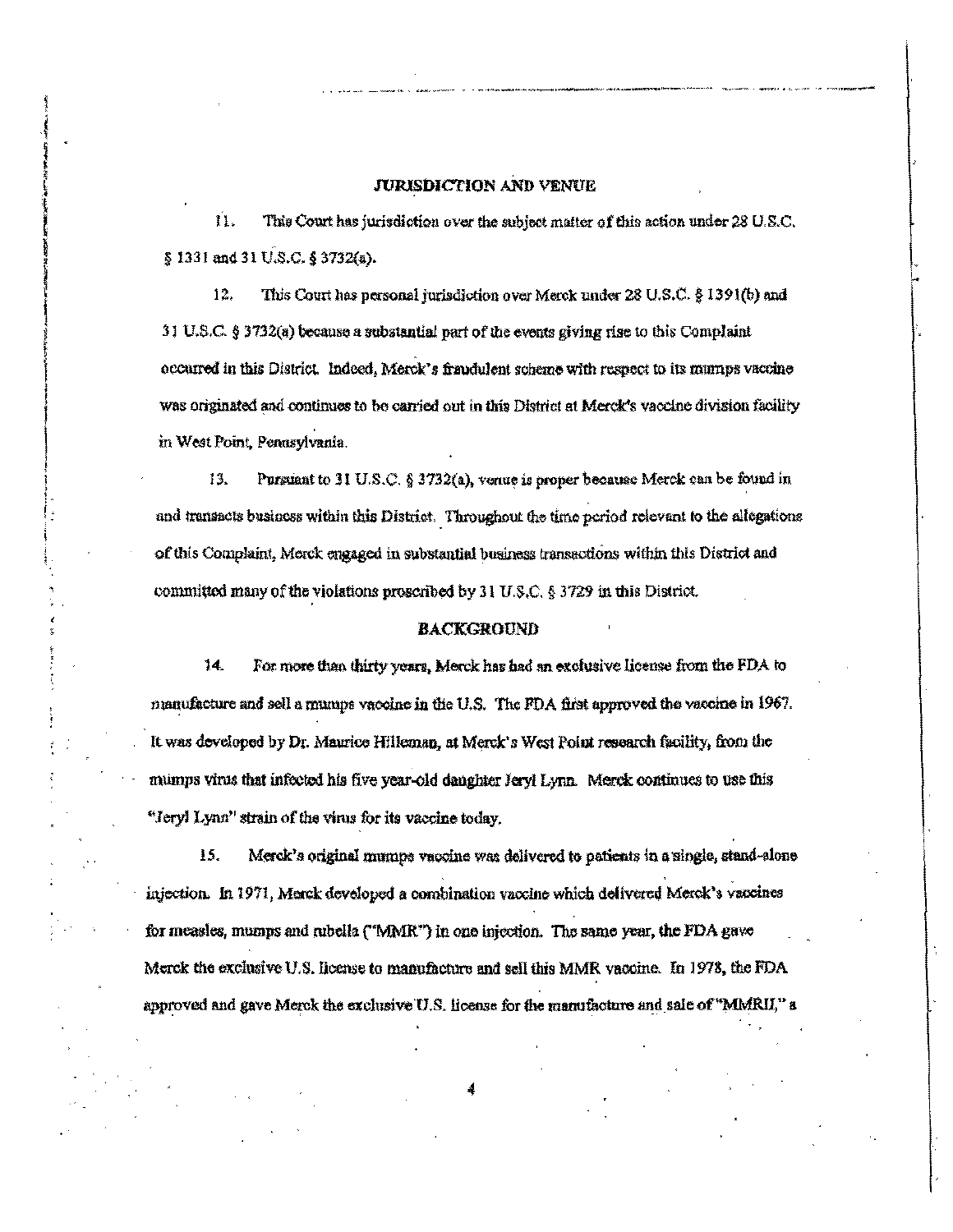replacement for MMR containing a different strain of the rubella virus. Since that time, Merck has sold more than 450 million doses world-wide, with approximately 200 million doses sold in the U.S. Merck currently sells more than seven million doses of the vaccine in the U.S. annually.

 $16.$ In order to obtain its original FDA approval and license to sell the mumps vaccine, Merck conducted tosts which demonstrated that the vaccine had an efficacy rate of 95 percent or higher. This meant that 95 percent of those taking the vaccine would be immunized against mumps. The FDA insists on such a high efficacy rate because only then can the disease ultimately be eradicated through what is commonly referred to as "herd immunity." Short of that, there remains a real risk of continued outbreaks of the illness. When outbreaks of mumps occur in vaccinated populations, the disease afflicts older children who are at greater risk of complications. It also presents greater risks for infants.

17. Merck's mumps vaccine originally seemed well on its way to achieving this herd immunity threshold. Before the introduction of the vaccine, there were approximately 200,000 cases of mumps in the U.S. annually. This mumber dropped off precipitously after the widespread administration of Merck's vaccine. In the 1980s, outbreaks of mumps still occurred but these too petered out for a while with the requirement beginning in 1989 that children receive two doses of the MMRII vaccine (at 12-18 months, and again at 4-5 years). The CDC projected that by 2010, mumps would be completely eradicated. Unfortunately, that has not happened. Beginning in 2006, there has been a resurgence in mumps outbreaks with the most recent one starting last year and ongoing now.

18. The reason for these continued outbreaks is that Merck's vaccine does not have a 95 percent efficacy rate. The vaccine may have been 95 percent effective when it was originally Icensed in 1967, but the vaccine virus has been waning as it is continually "passaged" to create

\$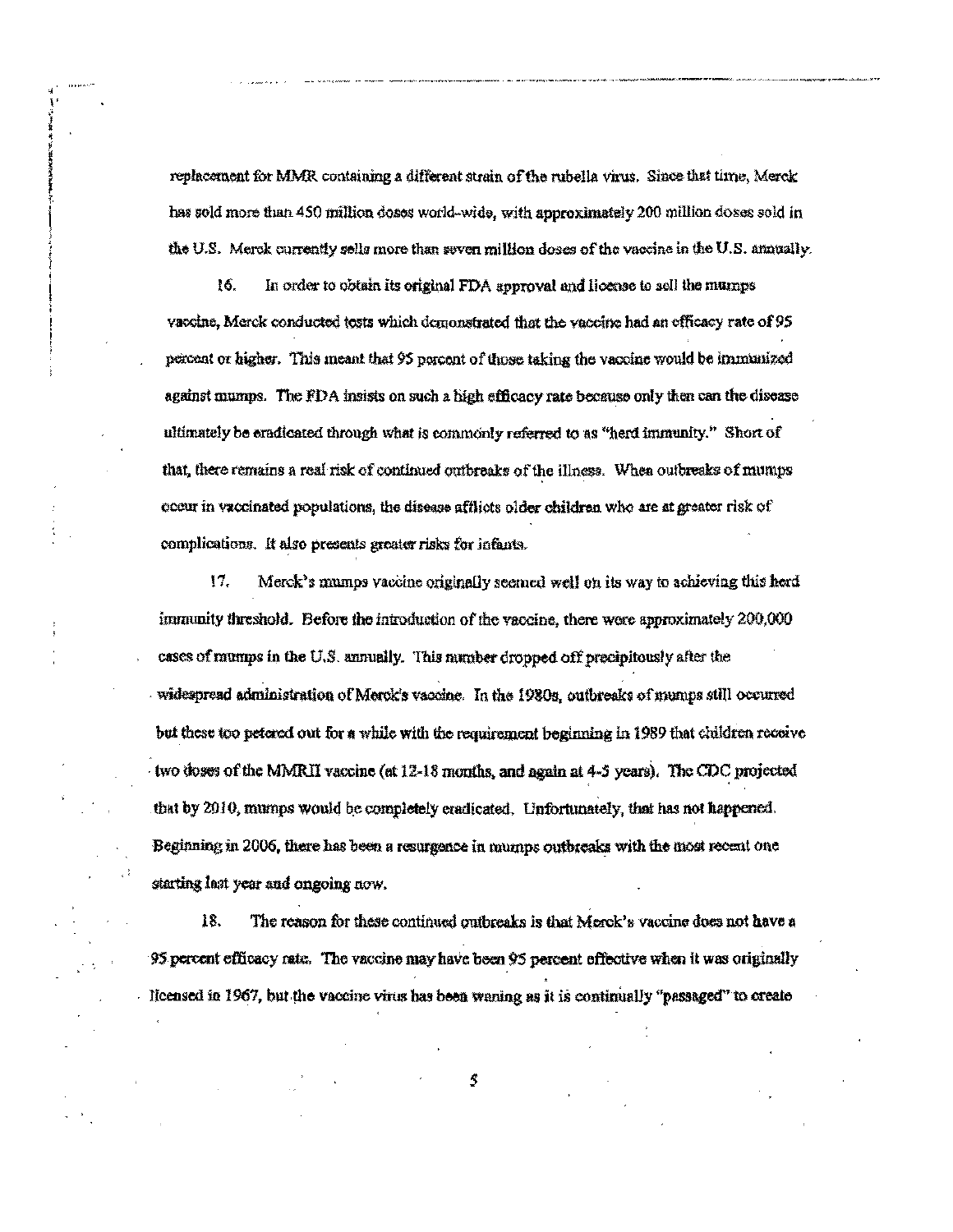more vaccine virus for distribution. Vaccine propagation further attenuates the virus, a problem which is compounded with each additional passage of the virus to create more vaccine. This is especially evident in the case of Merck's mumps vaccine because the vaccine strain was established more than forty years ago and has been used to manufacture hundreds of millions of doses.

19. Rather than develop a new mumps vaccine with the requisite efficacy rate, Merck has instead taken pains to maintain before the FDA and the public that its forty-year old vaccine continues to have an officacy rate of 95 percent or higher. This was easy to do for a while because Merck was able to rely on the efficacy testing it conducted in connection with the FDA's original granting of Morck's exclusive license. However, in 1997, the FDA required Merck to conduct renewed efficacy testing of the mumps vaccine in MMRII. The FDA's demand also coincided with Merck's development and quest for PDA approval of a new vaccine called "ProQuad" which would combine its vaccine against varicella (i.e. chickenpox) with MMRII.

ų ţ.

> j. ś

20. Without demonstrating that its mumps vaccine continued to be 95 percent effective, Merck would lose its exclusive license to manufacture and sell its MMRII vaccine. And if Merck lost the license for MMRII, Merck would also be unable to secure FDA approval for its ProQuad vaccine. So, Merck set out to conduct testing of its mumps vaccine that would guarantee an efficacy rate of 95 percent or higher. It did this through manipulating its testing procedures and falsifying the test results. Relators Krahling and Wlochowski participated on the Merck team that conducted this testing and witnessed firsthand the fraud in which Merck engaged to reach its desired results. Merck internally referred to the testing as Protocol 007.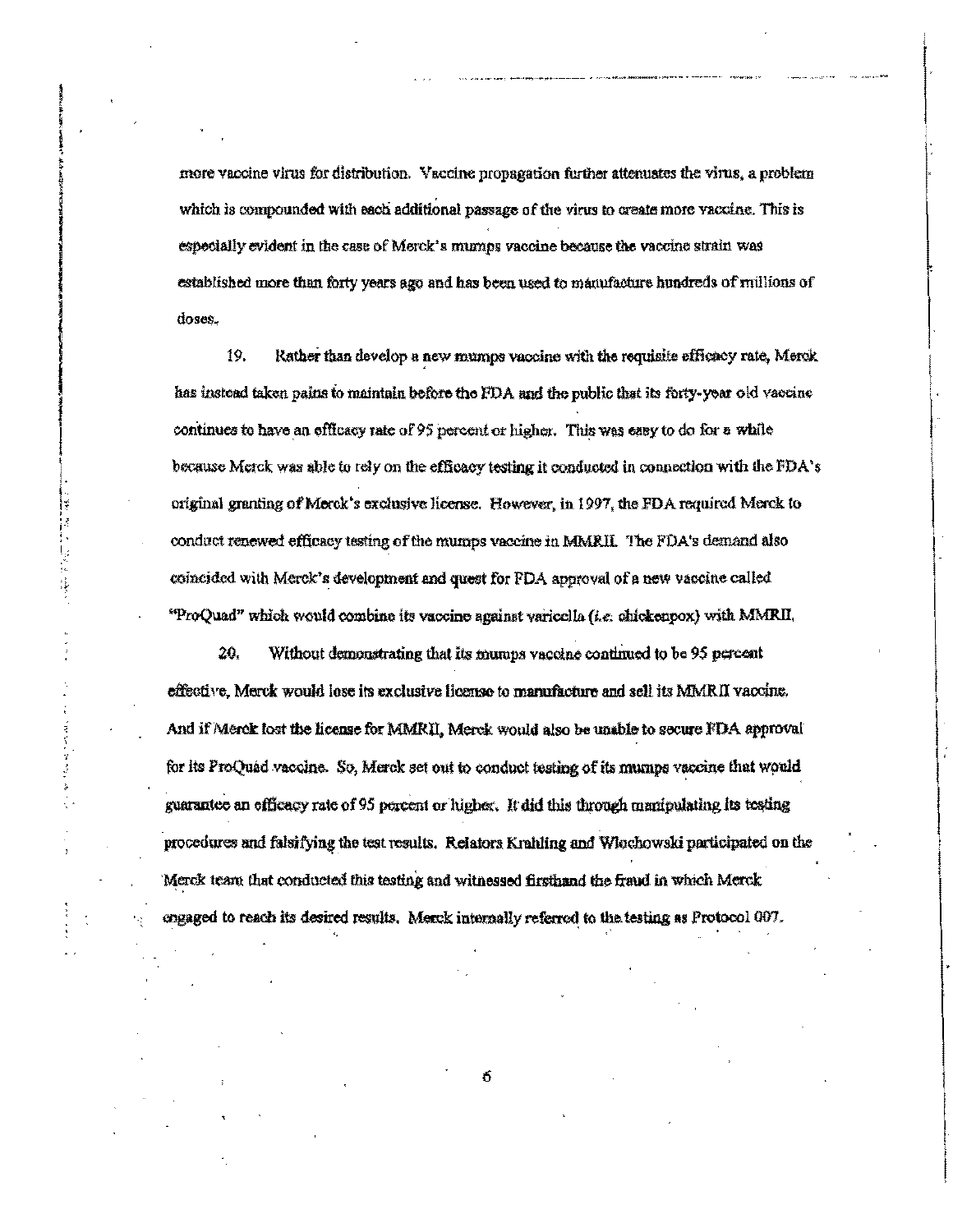the virus. The "seroconversion" rate is the scientific term for measuring the percentage of children that are successfully immunized from the vaccine. A seroconversion occurs when the pre-vaccination blood sample is "negative" (meaning, insufficient antibodies to neutralize the virus) and the post-vaccination sample is "positive" (meaning, sufficient antibodies to neutralize the virus). For the purposes of its testing, Morck needed a seroconversion rate of 95 percent or higher. This was the efficacy threshold the PDA required.

25. While Merck's PRN test was modeled after the efficacy test generally accepted in the industry, it diverged from this "gold standard" test in a significant way. It did not test the vaccine for its ability to protect against a "wild-type" mumps virus. A wild-type virus is a strain of the virus as it exists in nature and would confront a person in the real world. That is the type of real-life virus against which vaccines are generally tested. Instead, Merck tested the obildren's blood for its capacity to neutralize the same Jeryl Lynn mumps strain with which the children were vaccinated. The children's vaccine response was not tested for its capacity to neutralize virulent, disease-causing mumps virus. The use of the Jeryl Lynn strain, as opposed to a virulent wild-type strain, subverted the fundamental purpose of the PRN test which was to measure the vaccine's ability to provide protection against a disease-causing mumps virus that a child would actually face in real life. The end result of this deviation from the accepted PRN gold standard test was that Merck's test overstated the vaccine's effectiveness.

26. Even with a deviation that could only overstate vaccine effectiveness, the results from Merck's preliminary testing yielded a seroconversion rate of only 79.5 percent. This was more than 15 percent lower than the 95 percent efficacy threshold on which Merck's original FDA approval and exclusive license was based and which the FDA still required. Merck knew that a seroconversion rate so far below 95 percent would not be acceptable to the FDA and

R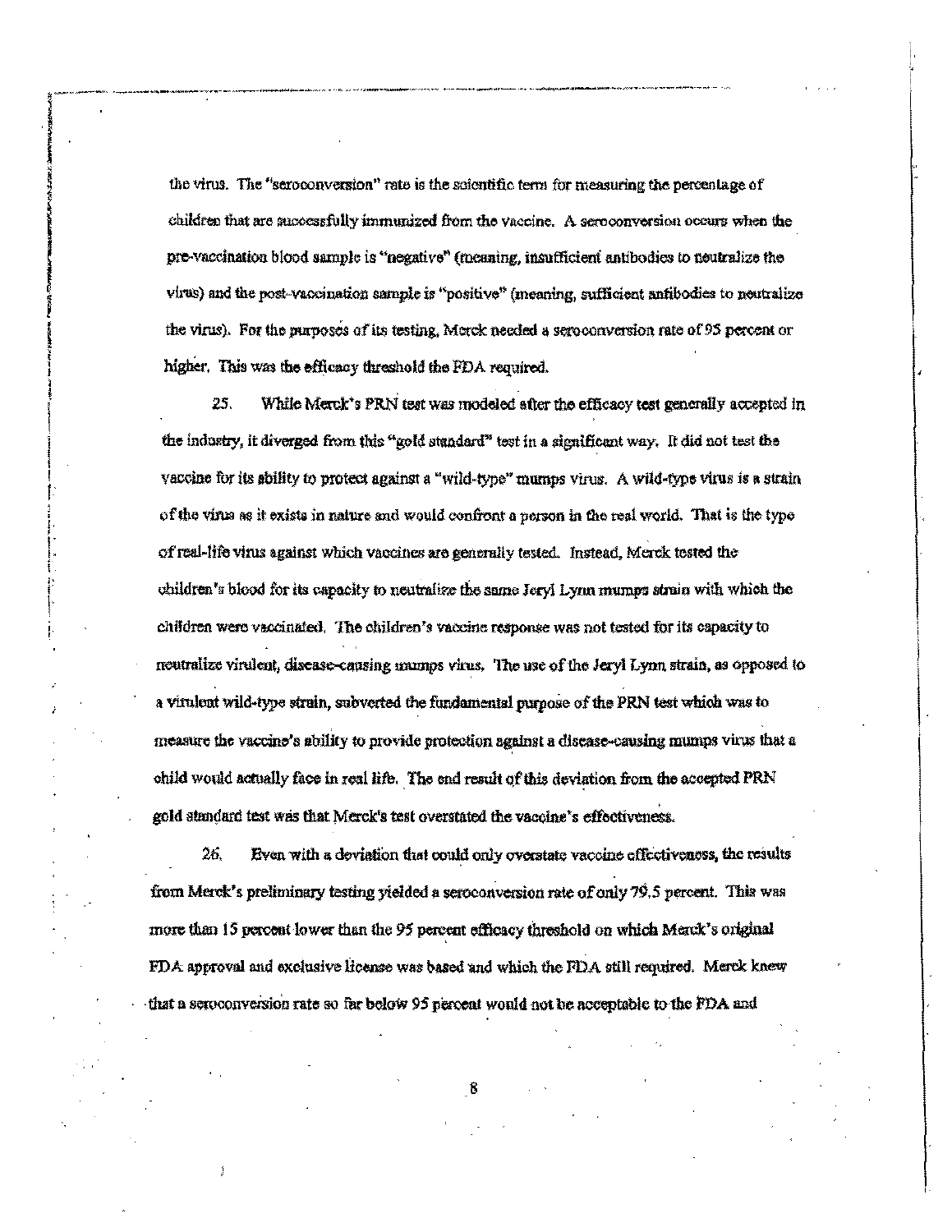would not support Merck's continued license to exclusively sell the mumps vaccine (or a new license to sell ProQuad). Indeed, during the testing process, Krah on several occasions stressed to his staff (including to Relators Krahling and Wlochowski) that if Merck could not show a minimum 95 percent seroconversion rate in conducting these mumps efficacy tests, the FDA would rescind Merok's exclusive licensing rights to MMRII.

27. So, Merck abandoned the PRN test and the unsatisfactory results it yielded and worked towards developing a new efficacy test that would yield the desired seroconversion results.

#### Merck's Improper Use of Rabbit Antibodies In Its "Enhanced" PRN Test В.

28. The second test Merck employed under Protocol 007 was formally called the Anti-IgG Enhanced Mumps Plaque Reduction Neutralization Assay. It was commenced in 2000 and again led by Krah and his staff at Merck's West Point facility. Relators Krahling and Wochowski participated on the team that conducted this supposedly enhanced test. Each of them witnessed firsthand the falsification of the test data in which Merck cagaged to reach its 95 percent officacy threshold. In fact, each was significantly pressured by Krah and other senior Morck personnel to participate in this fraud.

29. From the outset, the objective of this newly devised procedure was clear. It was not to measure the actual seroconversion rate of Merck's mumps vaccine. It was to come up with a methodology that would yield a minimum 95 percent efficacy threshold regardless of what the vaccine's true efficacy actually was. The very first page of an October 2000 Merck presentation on the newly devised efficacy test states just that:

Objective: Identify a mumps neutralization assay format . . . that permits measurement of  $a \ge 95\%$  seroconversion rate in M-M-R@II vaccines.

 $\frac{1}{2}$ 

PELA NGA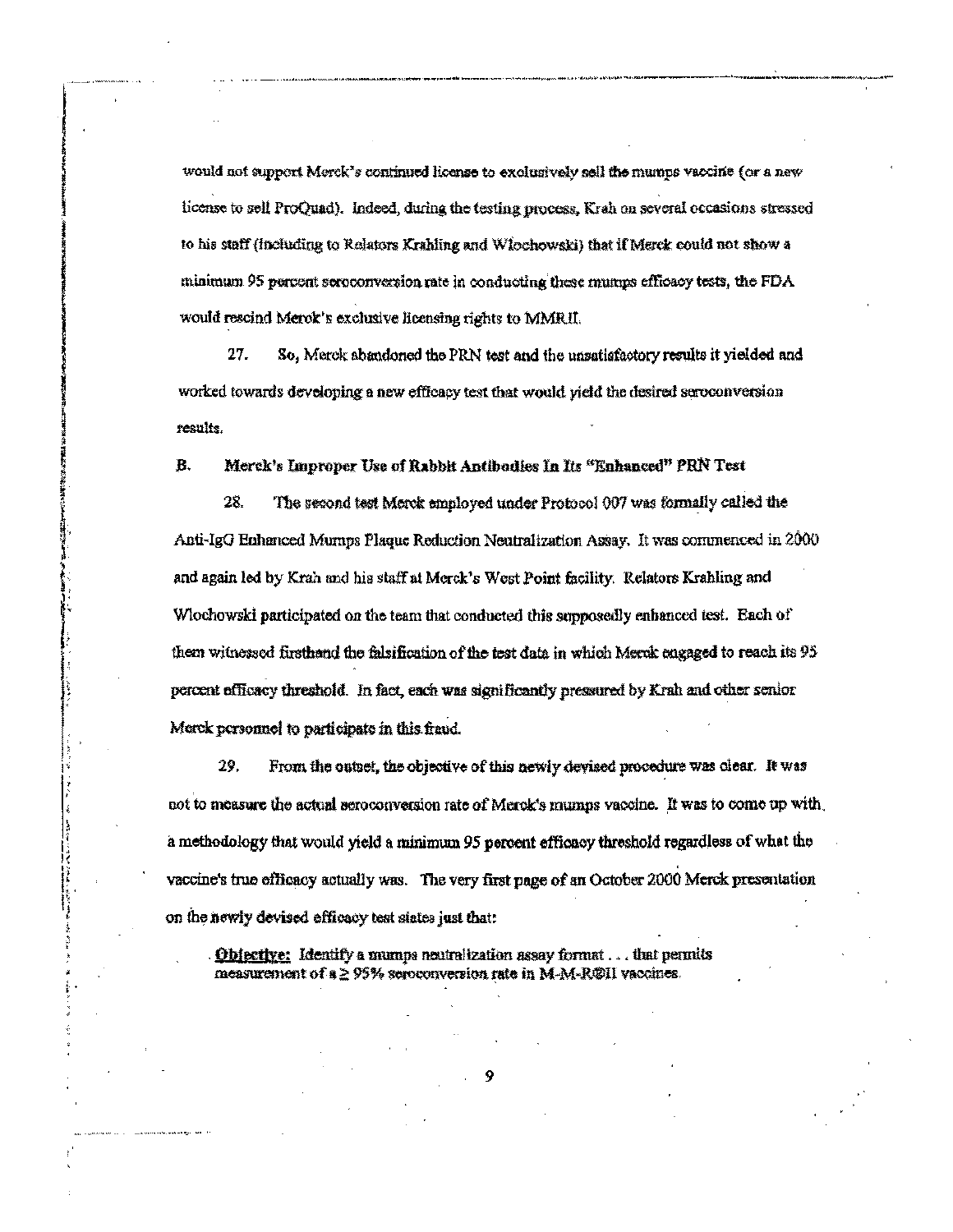Notably, howhere in this presentation or anywhere else did Merck provide any kind of justification or explanation for abandoning its original PRN test and the unsatisfactory efficacy results the test yielded.

 $30.$  To reach the stated objective for its "enhanced" test and increase the measured seroconversion rate to the predetermined 95 percent threshold, Merck continued to use its scientifically flawed PRN test but with one additional change. Merck added antibodies made in rabbits, sometimes referred to as anti- $I_{\rm g}$ , to both the pre and post-vaccination blood samples. The use of rabbit antibodies in laboratory testing is not uncommon. They can serve as a highlighter of sorts to mark human antibodies that might not otherwise be identifiable on their own. Significantly, in those experiments where rabbit antibodies are added as an enzyme to identify human antibodies, the rabbit antibodies do not alter the outcome of the experiment. However, Merck added rabbit antibodies for the singular purpose of altering the outcome of the test by increasing the virus neutralization count.

31. In a laboratory setting, rabbit antibodies can combine with human antibodies to cause virus neutralization that would not otherwise occur from the human antibodies alone. Without applying a proper "control" to the process, there is no way to isolate whether virus neutralization is caused by the human antibodies alone or in combination with rabbit antibodies. Merck did not employ this kind of control. It included in its seroconversion measure all virus neutralizations regardless of whether they resulted from human antibodies or by their combination with the rabbit antibodies. This "enhanced" PRN procedure thereby allowed Merok to increase dramatically the recordable instances of mumps virus neutralization and to count those neutralizations toward seroconversion and its measure of the vaccine's success.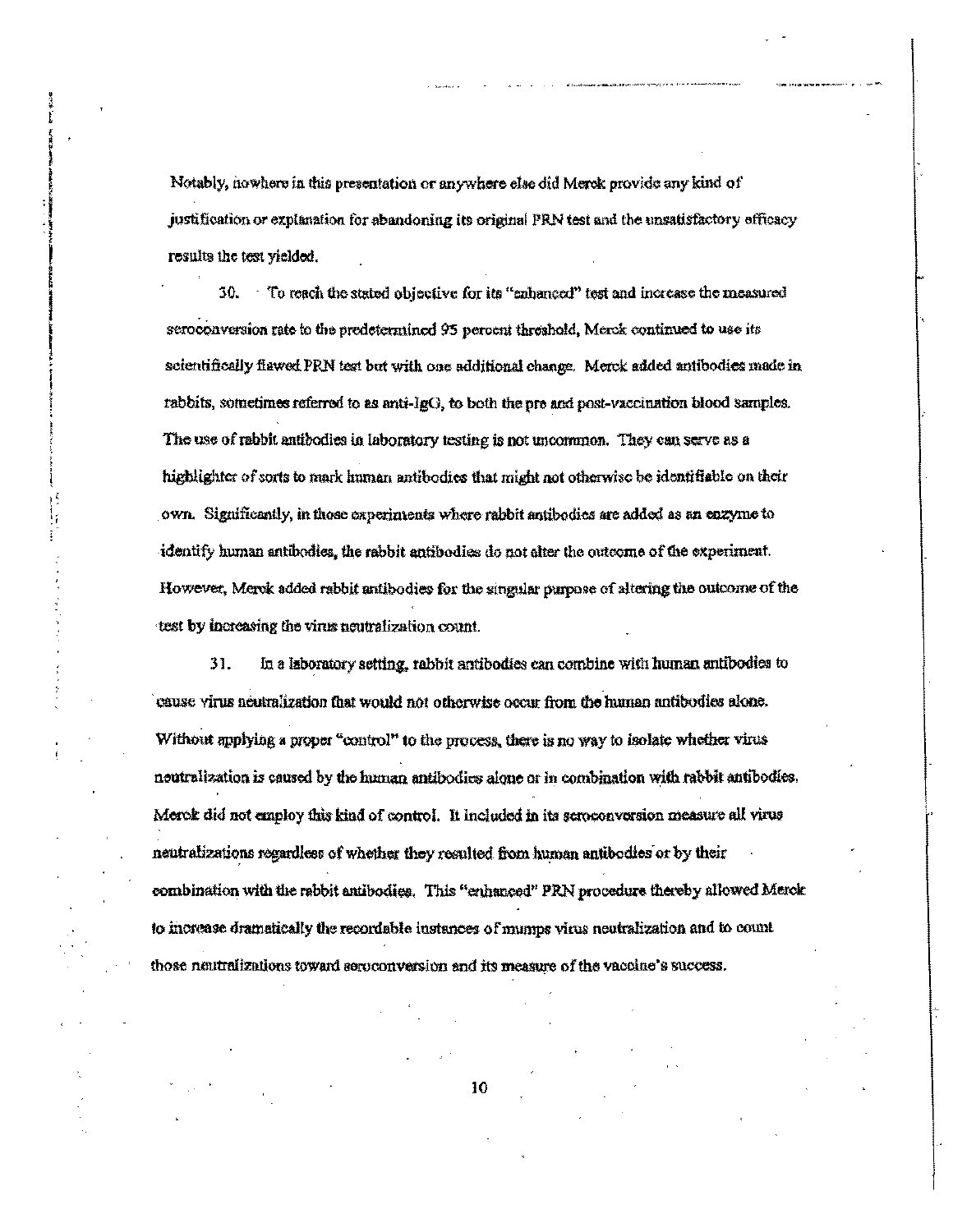32. Merck knew that the neutralizations attributable to the rabbit antibodies would never exist in the real world. This is because the human immune system, even with the immunity boost provided by an effective vaccine, could never produce rabbit antibodies. And adding rabbit antibodies as a supplement to a vaccine was not an option because it could result in serious complications to a human, even death. Thus, the "uncontrolled" boost to neutralization Merck designed using rabbit antibodies in its laboratory did not in any way correspond to, correlate with, or represent real-life (in vivo) virus neutralization in vaccinated people.

33. But the use of the rabbit antibodies allowed Merck to achieve its high seroconversion objectives. In fact, the exact same paired blood samples that were found under Merck's original PRN test to lack sufficient virus neutralizing antibodies were now considered seroconverted under the "enhanced" test. Indeed, in one panel of sixty paired blood samples that had failed the original PRN test, Merck measured a seroconversion rate of 100 percent! In other words, non-neutralizing concentrations of antibodies that would never protect a child from mumps in the real world were under Merck's "enhanced" test treated as vaccine successful solely because of the additional neutralization provided by the rabbit antibodies.

34. Krah defended the use of rabbit antibodies in the "enhanced" PRN test by pointing to the FDA's purported approval of the process. However, whatever approval Merck may have received for this testing, the FDA was not fully aware of the extent of Merck's manipulation, including Merck's wholesale fabrication of test data to reach its preordained 95 percent efficacy threshold.

Merek's Falsification of the "Enhanced" PRN Test Results  $\mathbf C$ 

35. There was one significant problem with Merck's improper use of rabbit antibodies to boost its virus neutralization counts. Rabbit antibodies boosted neutralization counts not only

 $\mathbf{H}$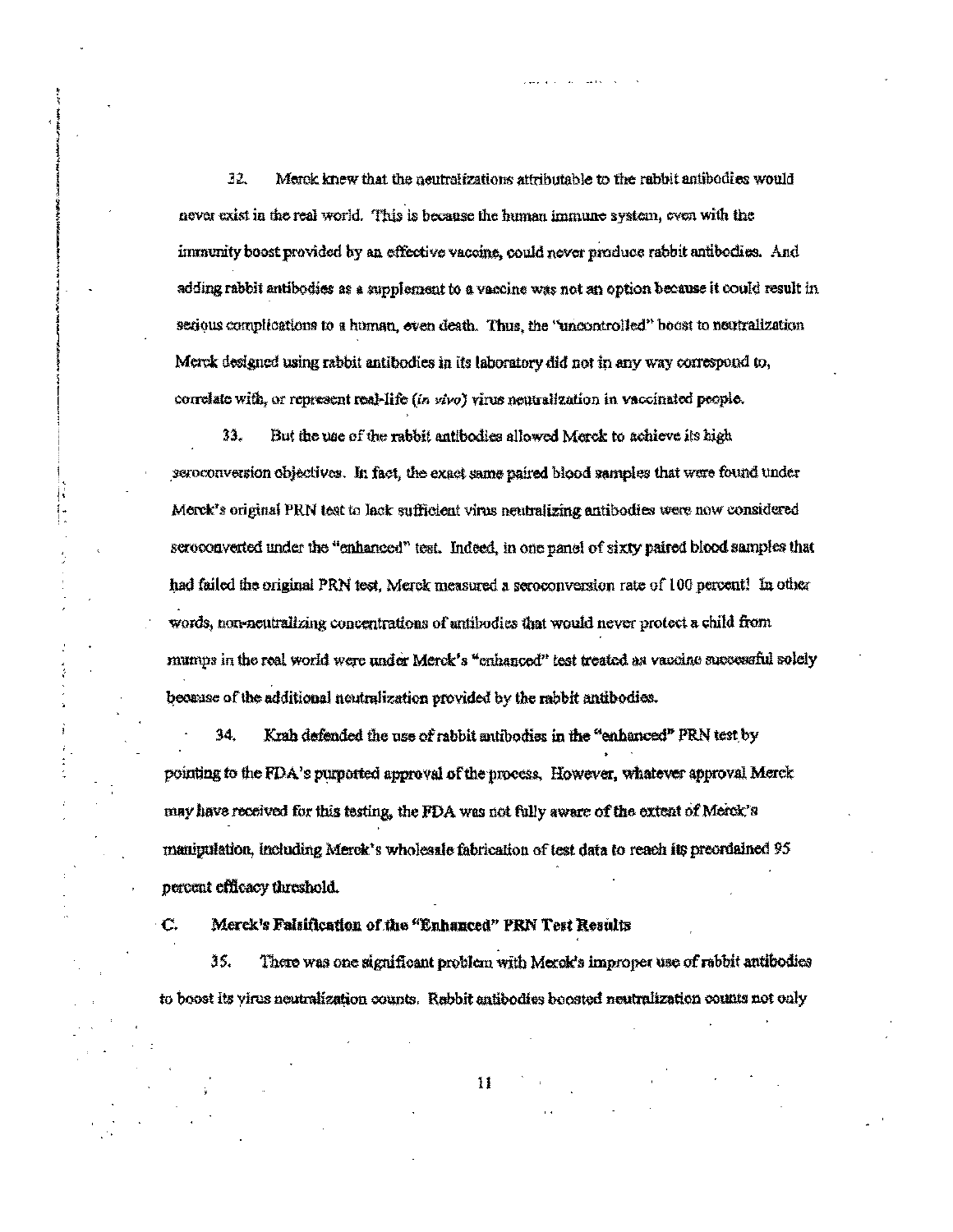in the post-vaccination blood samples. They also boosted them in the pre-vaccination samples. However, too much virus neutralization in the pre-vaccinated sample created a "pre-positive," enough virus neutralization to pass the seroconversion threshold without the vaccine.

36. Pre-positives will ordinarily occur in a small percentage of the child population that will be immune to mumps even without vaccination. This immunity would principally come from a previous exposure to the mumps virus, or from immunity that is transferred to a child from the mother in utero. However, the incidence of this immunity is small, generally measured by the scientific community at around 9 percent of the child population.

37. The problem for Merck was that with the addition of the rabbit antibodies to the pre-vaccination blood samples, its test was finding a significantly higher percentage of prepositives than the 9 percent industry recognized standard. In the results of one test that Relators Krahling and Wlochowski both witnessed, the pre-positive rate was more than 80 percent. Krah instructed Wlochowski to throw out the results of that particular test.

38. The existence of such a high percentage of pre-positives threatened the viability of Merck's "enhanced" test because the high pre-positive rate would red flag the procedure itself as flawed. The FDA would question the results of a test that had such a high level of prepositives. And Merck was well aware that the FDA would never accept the results of an efficacy test that manipulated rabbit antibodies to inflate the virus neutralization counts in the prevaccination blood. Further, when there was a pre-positive in the pre-vaccinated sample, any favorable results in the post-vaccinated sample could not be used as a vaccine success toward the 95 percent efficacy requirement.

39. In the October 2000 presentation, Merck acknowledged that its initial "enhanced" PRN testing results yielded a level of pre-positives that was too high. Merck also made clear that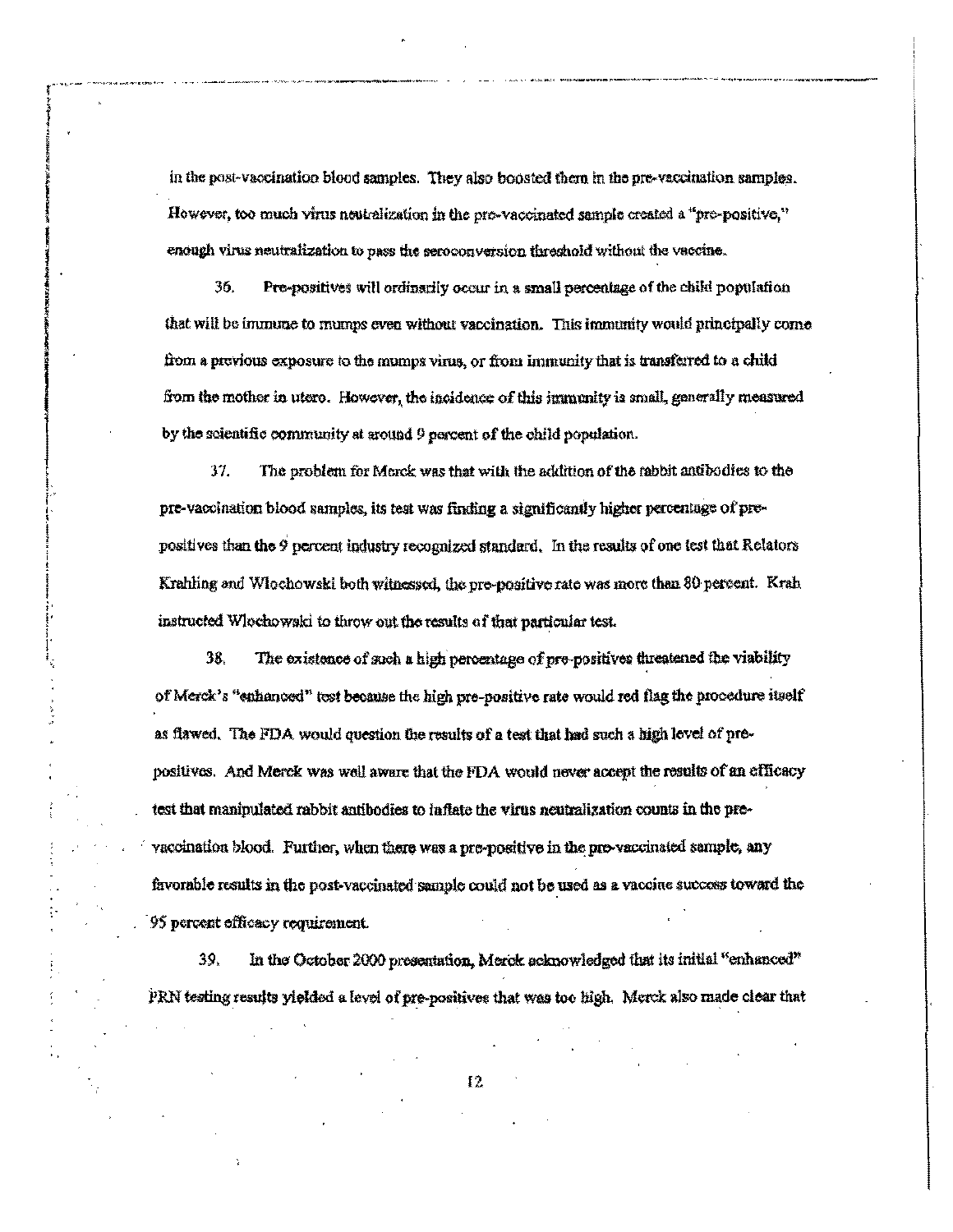they needed to "optimize" the amount of rabbit antibodies used in the process so that the test would yield a pro-positive rate of 10 percent or less and a seroconversion rate of 95 percent or more: "Pre-positive rate is higher than desirable," and "Continue evaluation of results using optimized anti-IgG amount (target  $\leq 10\%$  pre-positive rate and  $\geq 95\%$  serocenversions)."

40. The problem was that no amount of tinkering with the level of rabbit antibodies would produce a pre and post-vaccination virus neutralization for Merck's vaccine within the desired range. Without rabbit antibodies, Merck could not support a sufficient level of postvaccination neutralization. Conversely, by adding rabbit antibodies, Merck could not avoid having too high a lovel of pre-vaccination neutralization  $(i.e.,$  too many pre-positives). This left only one way for Merck to reach its desired seroconversion outcome -- falsify the test results.

41. Specifically, Krah and Yagodich and other members of Krah's staff falsified the test results to ensure a pre-positive neutralization rate of below 10 percent. They did this by fabricating their plaque counts on the pre-vaccination blood samples, counting plaques that were not actually there. With these inflated plaque counts, Merck was able to count as pre-negative those blood samples that would have otherwise been counted as pre-positive because of the increased neutralization caused by the rabbit antibodies.

 $\ddot{\cdot}$ 

į

**TELEVISION** 

すいき かいしょ

42. Merck's falsification of the pre-vaccination plaque counts was performed in a broad-based and systematic manner.

> Krah stressed to his staff that that the high number of pro-positives they were finding was a problem that needed to be fixed.

Krah directed his staff to re-check any sample found to be pre-positive to see if more plaques could be found to convert the sample to a pre-negative.

Krah and Yagodich falsified plaque counts to convert pre-positives to prenegatives, and directed other staff scientists to do the same.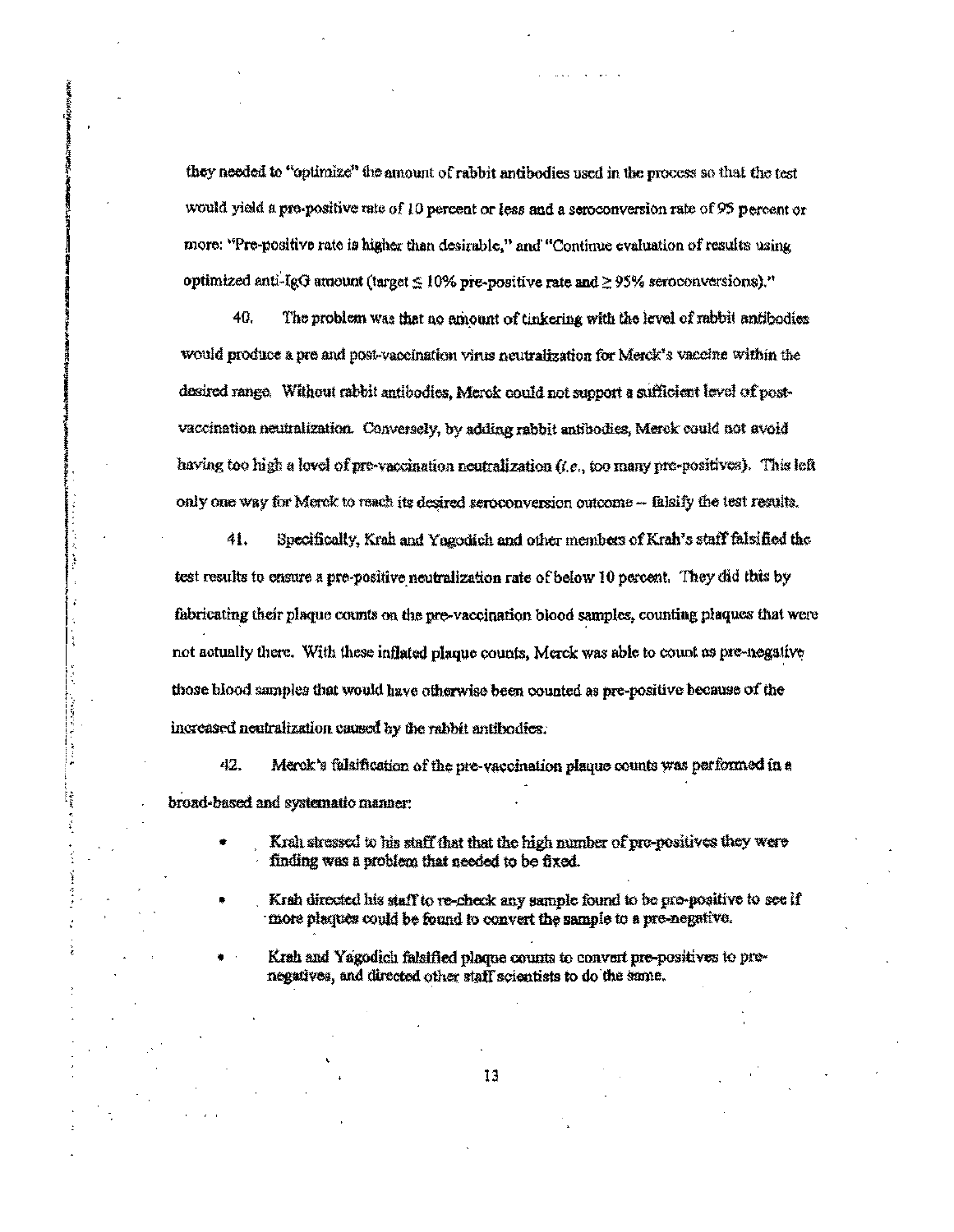- Krah appointed Yagodich and two others to "audit" the testing that other staff scientists had performed. These audits were limited to finding additional plaques on pre-positive samples thereby rendering them pre-negatives.
- Krah instituted several measures to isolate the pre-positive samples, facilitate their "ro-count" and consequent conversion to pro-negatives, and minimize the chances of detection. These included destroying test results, substituting original counting sheets with "clean" sheets, and entering and changing test results directly onto electronic (excel) spreadsheets that left no paper trail.
- Merck cancelled a planned outsource of the efficacy testing to a lab in Ohio because the outside lab was unable to replicate the seroconversion results Krah was obtaining in his lab. Krah and his staff conducted all the testing instead.

, ⊯

数量化物

43. Unsurprisingly, none of the "recounting" and "retesting" that Merck performed as part of its "enhanced" PRN testing was performed on any post-vaccination samples or on any pre-vaccination samples that were pre-negative. This additional "rigor" was only applied to the pre-positive samples, the very samples that were keeping Merck from achieving the requisite 95 percent seroconversion fureshold.

44. In July 2001, Relators Krahling and Wlochowski conducted their own test to confirm statistically what they already knew to be true. They reviewed approximately 20 percent of the data that Merck had collected as part of the "enhanced" PRN test. In this sampling, they found that 45 percent of the pre-positive data had been altered to make it pre-negative. No prenegatives were changed to pre-positives. No post-positives were changed to post-negatives. No post-negatives were changed to post-positives. All changes were in one direction -- reducing the incidence of pre-positives. The statistical probability of so many innocent changes occurring in just the pre-positive data and in no other data was more than a trillion to one. And that is a conservative measure given the likelihood that an even greater number of pre-positives were changed but remained undetected because the changes were not recorded in Merck's files.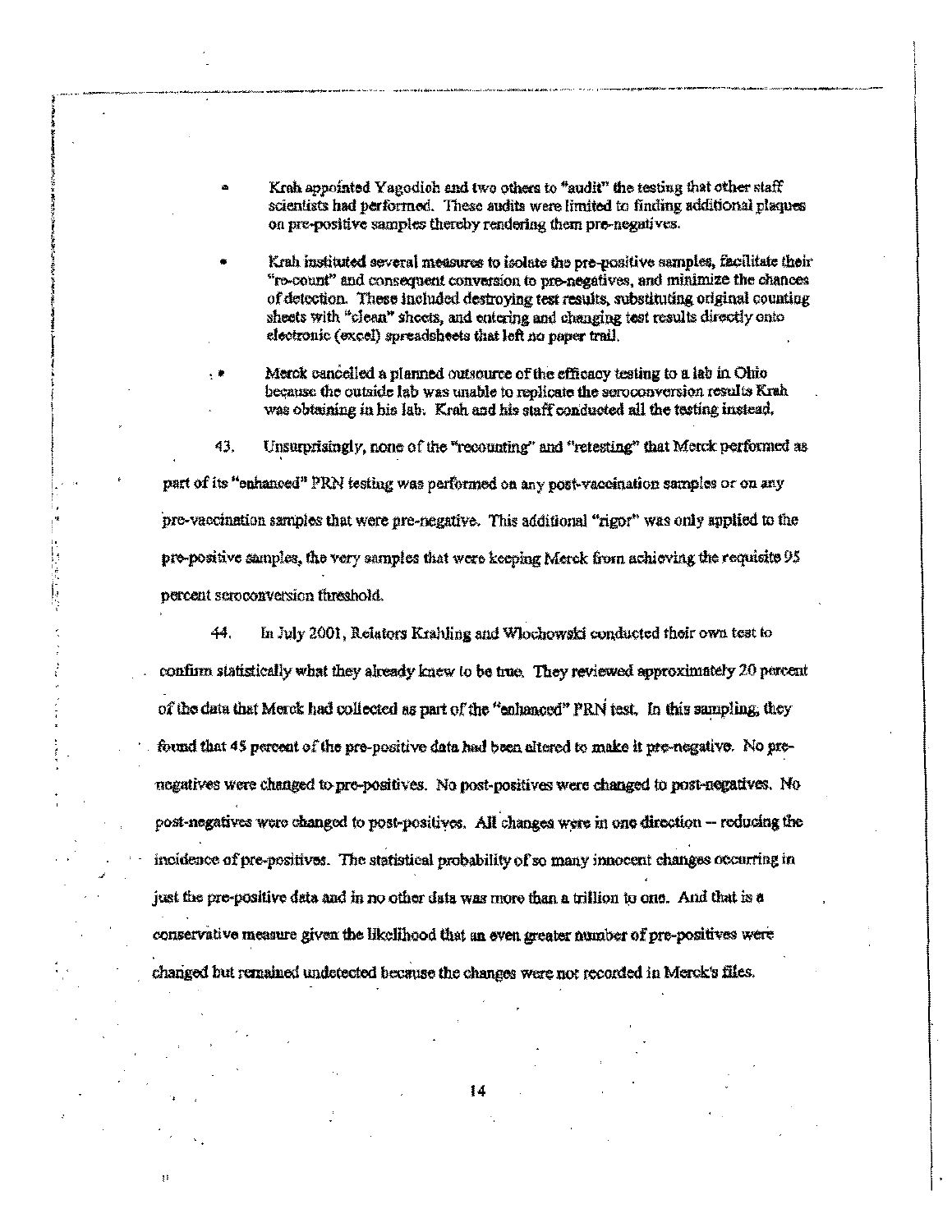D. The Complicity of Merck's Senior Management

45. Krah did not act alone in orchestrating the falsification of Merck's murnps vaccine test results. He acted with the authority and approval of Merck's senior management.

In April 2001, for example, Emilio Emini, the Vice President of Marck's Vaccine 46. Research Division, held a meeting with Krah and his staff where he directed them to follow Krah's orders to ensure the "enhanced" PRN testing would be successful. He also told the staff that they had earned very large bonuses for their work so far on the project and that he was going to double the bonuses and pay them once the testing was complete.

47. In July 2001, Relator Krahling met with Alan Shaw, Merck's Executive Director of Vaccine Research, and complained to him about the frandulent vaccine testing. Krahling presumed that Shaw already knew about the fraud since he visited Krah's lab frequently and almost certainly would have witnessed the changing of pre-positive data that Krah was openly directing. Nevertholess, Krahling wanted to put Shaw on formal notice of the fraud and told him of the falsification of the pre-positive data. He also complained about the improper use of the rabbit antibodies to inflate the post-vaccine neutralization counts. Shaw responded that the FDA permitted the use of rabbit antibodies and that that should be good enough for Krahling. Shaw refused to discuss anything further about the matter. Instead, Shaw talked about the significant bonuses that Emini had promised to pay once the testing was complete.

48. Relator Krahling then met with Bob Suter, Krahling's human resources representative at Merck. Krahling told Suter about the falsification of testing data and Shaw's refusal to get involved. Krahling told Suter that he was going to report the activity to the FDA. Sure told him he would go to jail if he contacted the FDA and offered to set up a private meeting with Emini where Krahling could discuss his concerns.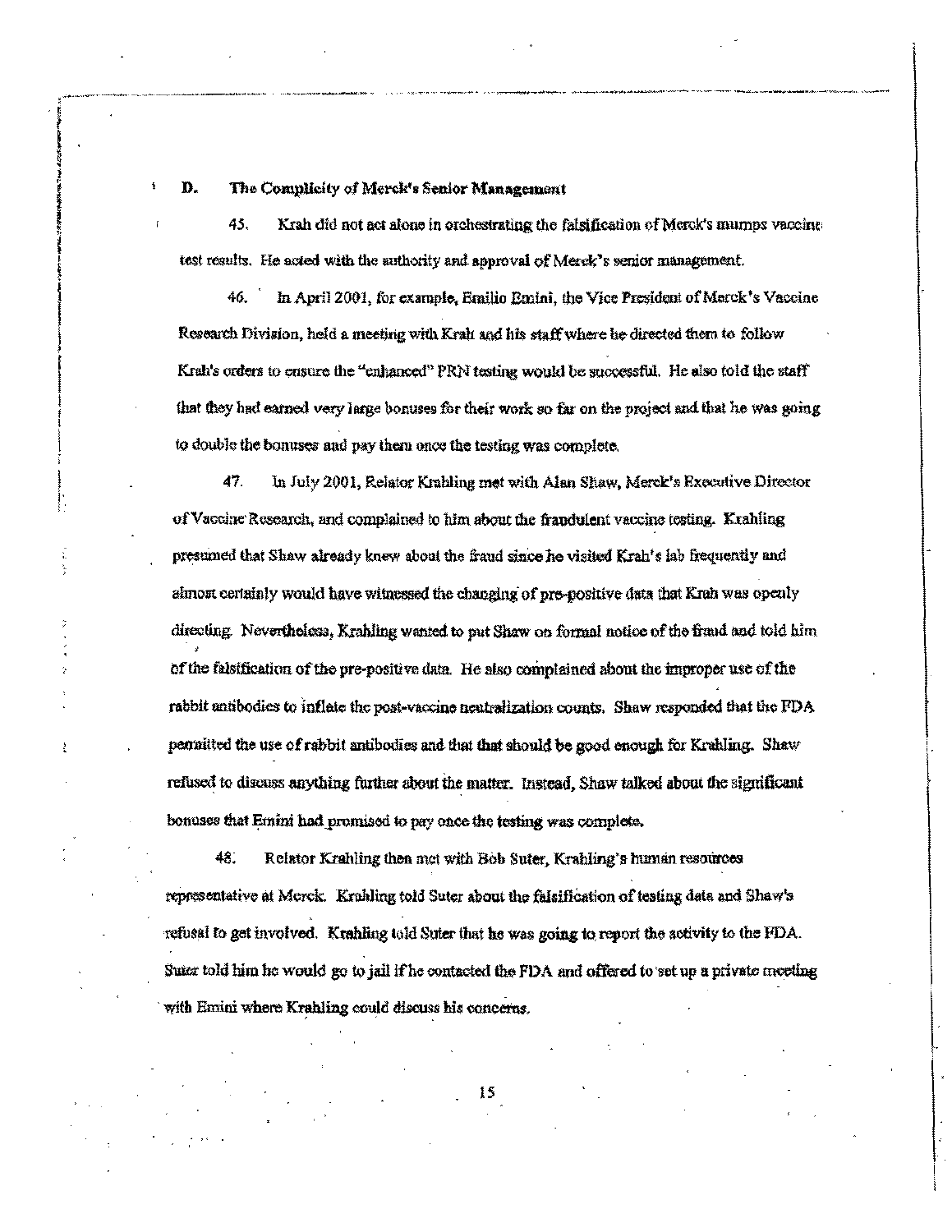49. Shortly thereafter, Emini agreed to meet with Krahling. Krahling brought to the mosting actual testing samples and plaque counting sheets to demonstrate to Emini the fraudulent testing that Krah was directing. Emini agreed that Krah had misrepresented the data. Krabling also complained about the use of rabbit antibodies to inflate the seroconversion rate. Emini responded that the rabbit antibodies were necessary for Merck to achieve the project's objective. Krahling proposed a scientific solution to lower the pre-positive rate and end the need to falsify data -- stop using rabbit antibodies. When Emini declined, Krabling asked him what scientific rationale justified using the rabbit antibodies. Braini explained that Merck's choice to use these antibodies was a "business decision."

50. To assuage Krahling's concerns, Emini promised to conduct an "internal audit" of the Protocol 007 testing. Krahling countered that the FDA should be contacted since only the FDA could perform an audit that was truly independent. Emini ordered Krahling not to call the FDA. Immediately after the meeting, Suter approached Krahling and threatened that he would be put in juli if he contacted the FDA.

 $\sim$  31. The next morning, Krah arrived carly to the lab and packed up and destroyed evidence of the ongoing Protocol 007 efficacy testing. This included garbage bags full of the experimental plates that would have (and should have) been maintained for review until the testing was complete and final. Despite the threats he received from Suter and Emini, Krahling called the FDA to report this activity and Merck's ongoing fraud.

# REDACTED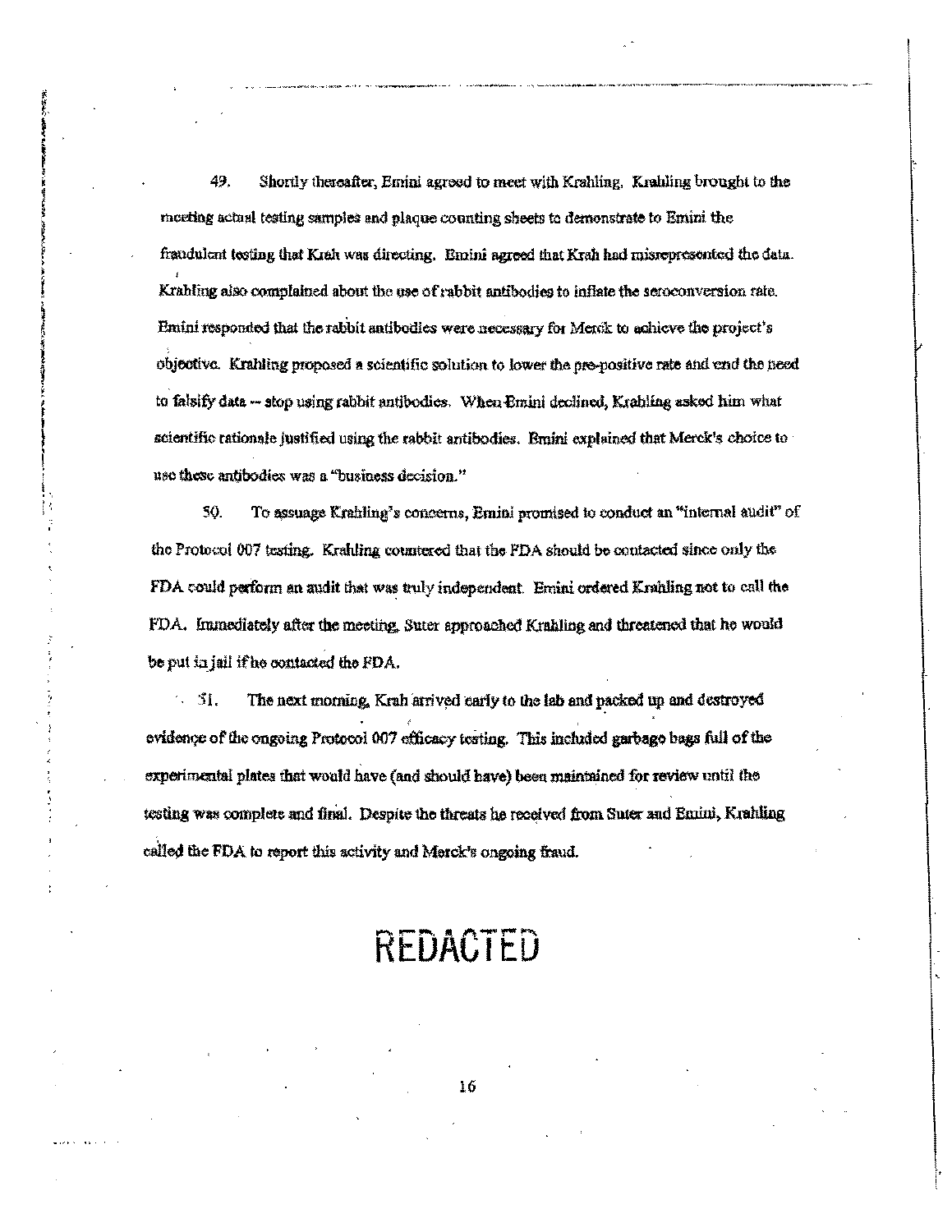# **REDACTED**

#### Ë. The FDA Interview of Krah and Shaw

54. On August 6, 2001, in response to Krahling's call, an FDA agent came to Merck to question Krab and Shaw. Krahling was able to situate himself near the interview and listen to the agent's questions and what Krah and Shaw said in response. The FDA agent's questions were largely centered around Merck's process for counting plaques in the "enhanced" PRN test. Krah and Shaw misropresented the process that Merck was actually conducting and the fact that Merck was falsifying the pre-positive test data.

S5. In fact, the FDA agent asked Krah if it was typical laboratory procedure to recheck the original plaque counts. Krah replied that plaque counts were being rechecked only in the control plates, and only in order to verify the results. Krah also told the FDA agent that data is not changed once it is entered into the excel spreadsheet. When the FDA agent pressed Krah on what criteria he used to alter data on the counting sheets, Krah left the room without giving her an answer. Shaw stepped in and told the FDA agent that a memo would be added to the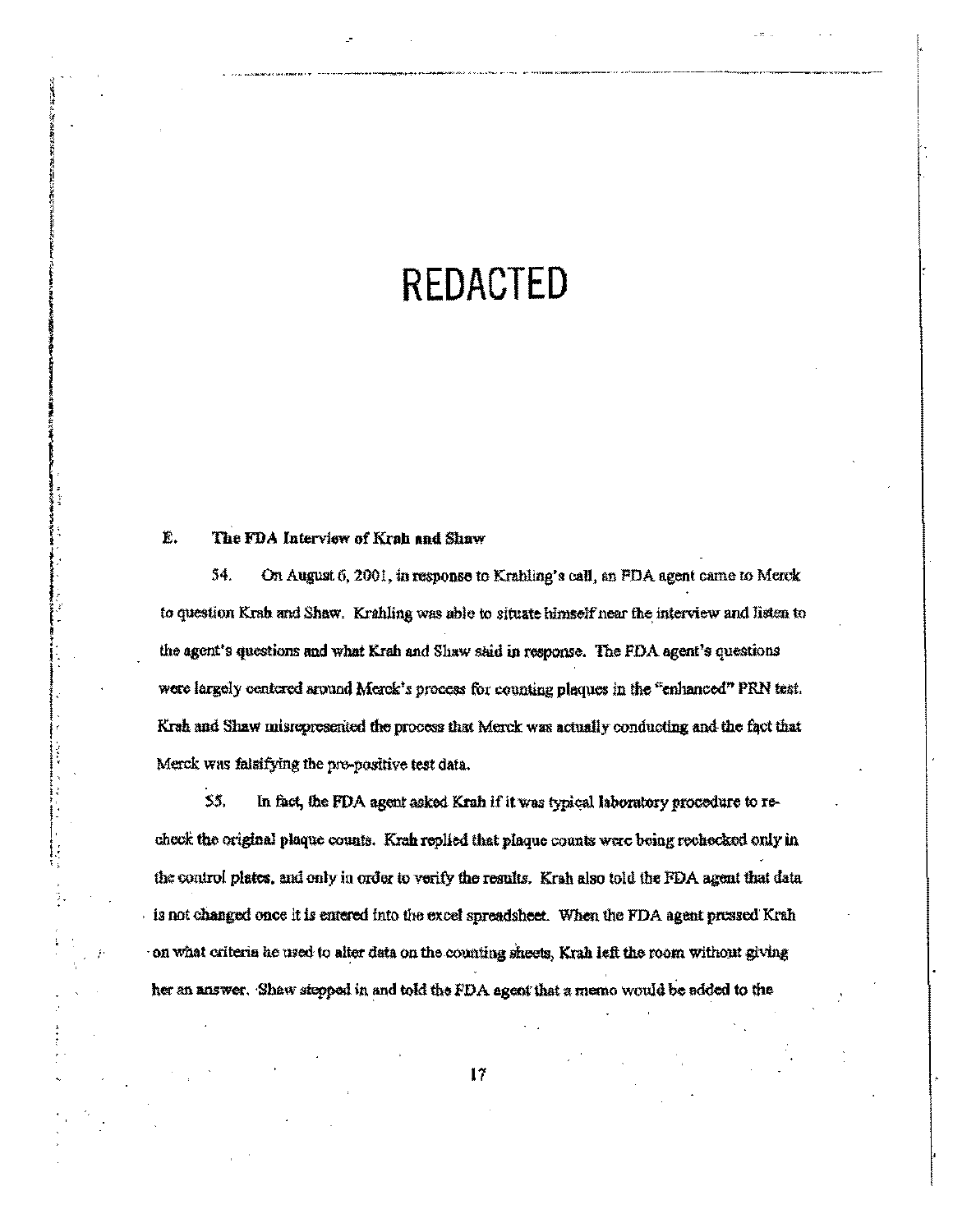experimental procedure to explain the data alterations. When the FDA agent asked Shaw why this had not been done before the project started. Shaw replied that Krah had identified problems and trends with the original counts that only became noticeable after the results were analyzed. Krah re-entered the room and told the FDA agent that no revisions had been made to the experimental plates. These responses were patently false and kept the FDA agent from finding out what was really going on with Merck's manipulation of the testing procedure to reach its targeted seroconversion rate.

56. The entire interview with Krah and Shaw was short, probably less than half an hour. She did not question Krahling, Wiochowski or other members of Krah's staff in order to corroborate what Krah and Shaw told her. As far as Relators witnessed, she did not attempt to substantiate Krah's or Shaw's responses by reviewing any of the testing samples or backup data that had escaped destruction. And she did not address the actual destruction of evidence that Krah had already facilitated.

57. The FDA issued a one page deficiency report identifying a few relatively minor shortcomings in Merck's testing process. These principally related to flaws in Merck's recordkeeping and in its validation/explanation of changes to the test data.

58. The report did not address nor censure Merck for any issues relating to Merck's improper use of rabbit antibodies or Merck's wide-scale falsification of pre-positive test data. The FDA did not discover this fraudulent activity in the course of their perfunctory visit because of Krah's and Shaw's misrepresentations to the FDA.

59. In order to comply with the deficiency report, Merck made minor adjustments to its testing procedure relating to its heretofore ad hoc procedure for counting plaques. The new, more formalized procedure explicitly provided for supervisory oversight and review of plaque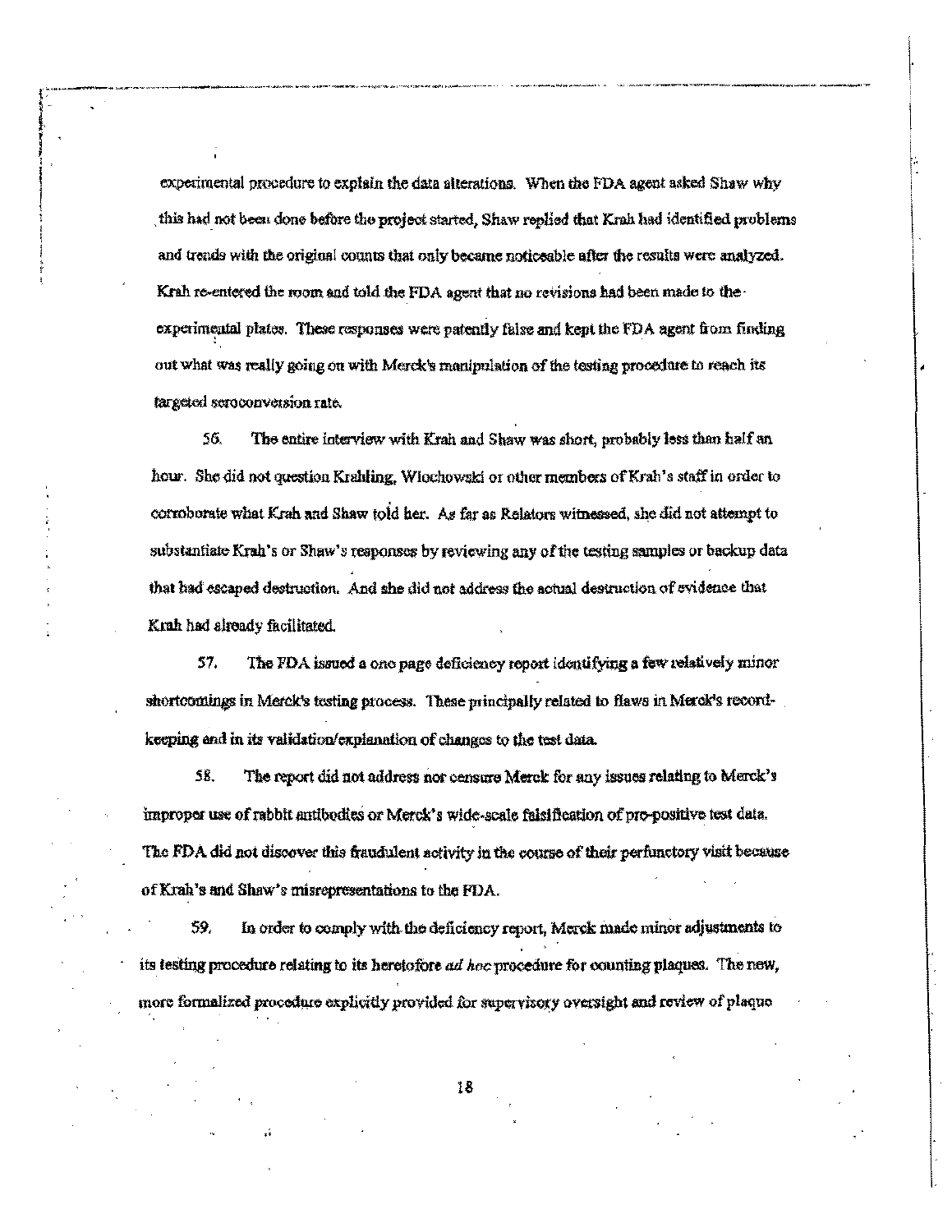counts in pre-vaccinated blood samples and where plaques were difficult-to read because of the condition of the sample. In other words, under the "new" procedure, Merck continued to falsify the test data to minimize the level of pre-positives and inflate the seroconversion rate. Merek simply used the deficiency report as a vehicle to "legitimize" the scheme.

60. After the FDA visit, Krahling was barred from any further participation in the Protocol 007 project. He was also prohibited from accessing any data related to the project. Shortly thereafter, he was given a poor performance review and barred from continuing to work in Krah's lab on any matter. He was offered a position in a different lab within Merck's vaccine division, but it involved work for which Krahling had no prior experience or interest. At this point, Krahling felt that his only option was to resign from the company, which he did in December 2001.

61. Wlochowski continued to work in Krah's lab until she too was transferred out of Krah's lab at the end of September, 2001. She spent an additional year working at Merck in a lab overseen by Dr. Palker before she too left Merck.

 $62.$ Merck completed its Project 007 testing in late summer or early fall 2001. Unsurprisingly, the results Merck reported fell within the 95 percent seroconversion target Merck had from the outset. This is the result Merck provided the FDA and the public at large. What no one knew outside of Merck -- not the FDA, the CDC or any other governmental agency -- was that this result was the product of Merck's improper use of rabbit antibodies and the wide-soale falsification of test data to conceal the inflated seroconversion numbers these antibodies generated.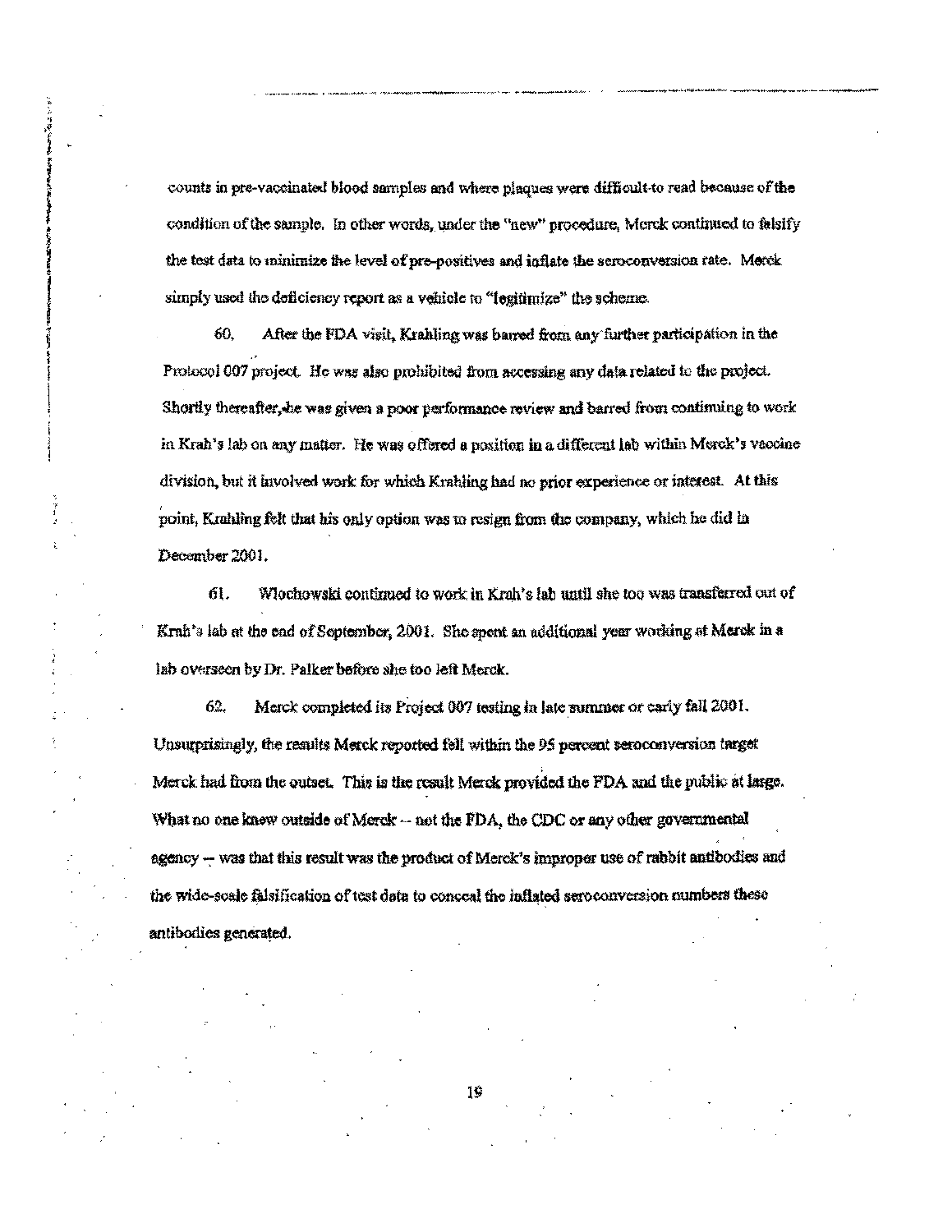# MERCK'S ON-GOING MISREPRESENTATION OF A 95 PERCENT EFFICACY RATE

63. Since the conclusion of the Protocol 007 testing and continuing through the present, Merck has represented that its mumps vaccine has at least a 95 percent efficacy rate. It has done so even though Merck is well aware that the efficacy rate is far lower and oven though it recognizes that the FDA would rescind Merck's exclusive license if it were aware of the true efficacy rate of the vaccine.

#### A, Merck's Misrepresentations Through Package Inserts

64. Merck principally has made these false representations in the package insert that accompanies each dosc of Merck's vaccine. This is the product material that the FDA requires which, among other things, informs the government, health care providers and the public of the composition of the vaccine and its overall efficacy at immunizing the recipient from contracting mumps.

65. Merck's mumps vaccine insert has changed over the years, but at least one thing has remained constant - Merck's reporting of at least a 95 percent efficacy rate. The current insert provides that "a single injection of the vaceine induced mumps neutralizing antibodics in 96% of susceptible persons." As support for this representation, Merck cites the studies it conducted about forty years ago to obtain its original license and vaccine approval. Merck's insert has contained this exact language and backup support since at least 1999.

66. The current insert also provides that "following vaccination, antibodies associated with protection can be measured by neutralization assays." The citation for this statement is "unpublished data from the files of Merck Research Laboratories." While the source for this unpublished data is not specified, it would appear to be from the falsified results of the Protocol 007 efficacy testing.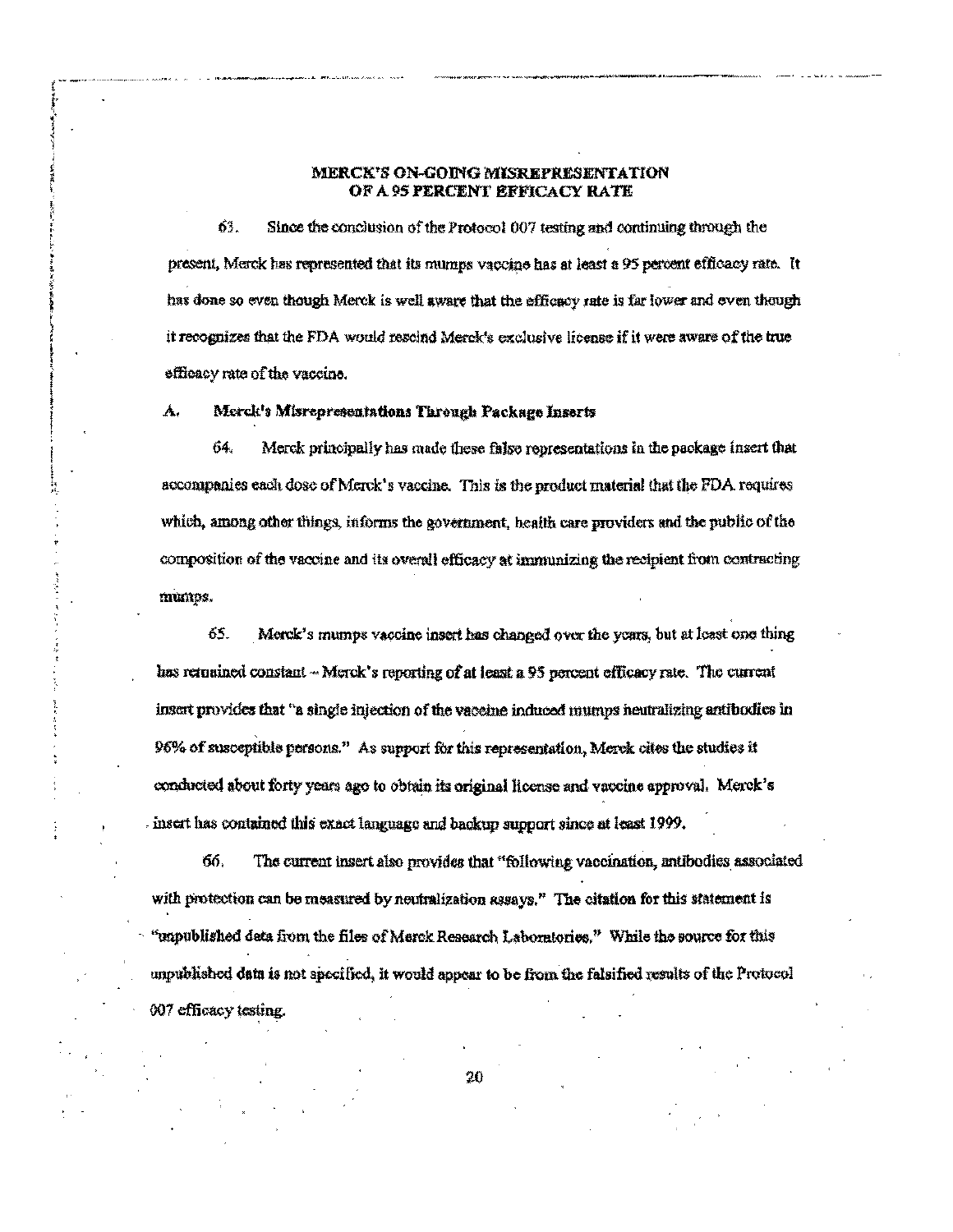$-67.$ Merck's product insert is a clear misrepresentation of the efficacy rate of its mumps vaccine. It relies on outdated studies that are not reflective of the vaccine's current effectiveness. It ignores the unfavorable seroconversion results from Merck's 1999 PRN test which Merck ultimately abandoned. And it ignores the fraud and manipulation that was intrinsic to the "enhanced" PRN test. In short, as Merck well knows, the efficacy rate of its mumps vaccine is no where near 95 percent, and has not been for a very long time. Yet, Merck continues to misrepresent a 95 percent efficacy rate to ensure its continued sale of the vaccine in the U.S. and Europe.

**SPORT** ا<br>تارىخ<br>ك

ÿ

#### B. Morck's Misrepresentations Through Expanded Distribution of the Vaccine

68. Merck's misrepresentations relating to its mumps vaccine have not been limited to its sales of MMRII in the U.S. Morek has also obtained approval to sell the vaccine in Europe and to sell the MMRII/Varicella combination vaccine, referred to as ProQuad, in both the U.S. and Burope. Merck obtained these approvals by again misrepresenting to the FDA (in the U.S.) and the EMA (in Europe) the efficacy rate of its mumps vaccine.

69. In 2005, the FDA granted Merck approval and an exclusive U.S. license for its ProQuad vaccine. Merck obtained the license continuing to misrepresent the efficacy of its mumps vaccine. Merck sold ProQuad in the U.S. until the vaccine became unavailable in June 2007 because of certain manufacturing constraints. Merck is resuming sale of the vaccine in the U.S. after obtaining the necessary approvals in an ongoing misrepresentation of the efficacy of its mumps vaccine.

 $70.7$ In 2006, the EMA approved Merck's saie of an MMRII analogue (called MMR Vaxpro) through the joint venture Sanofi Pasteur MSD. Merck used the falsified results of the "enhanced" PRN test to obtain this approval. The EMA actually cited Protocol 007 test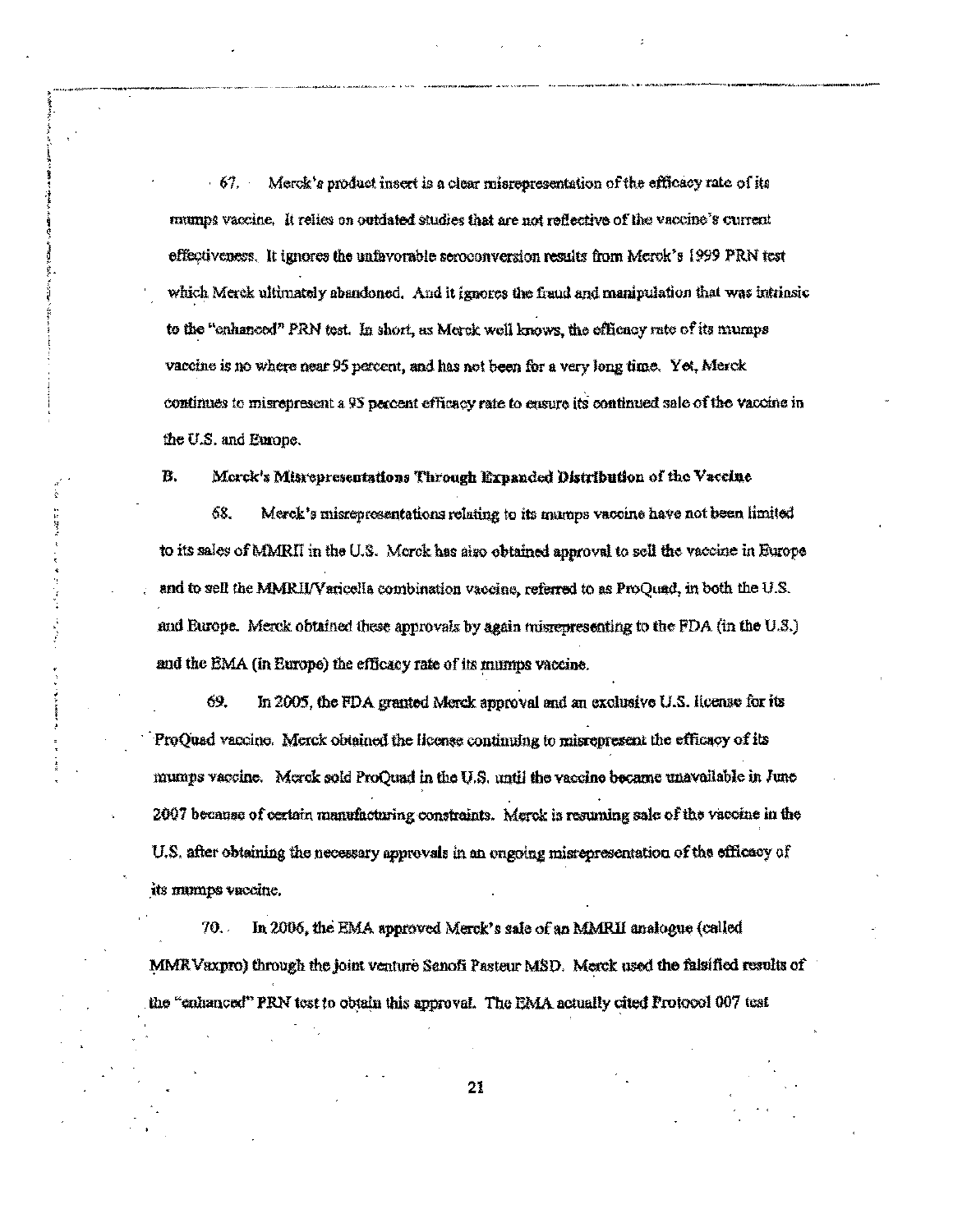results in support of its decision to grant the approval. Since then, Merck has been manufacturing MMRVaxpro at its West Point facility for Sanofi Pasteur MSD to sell in Europe.

71. Around the same time, the EMA also approved Sanofi Pasteur MSD's application for sale of Merck's ProQuad in Europe. As with MMRVaxpro, Merck's joint venture submitted the falsified results of Protocol 007 to the EMA, as supportive clinical information in its vaccine application. Relying on this information, the EMA found "no major concern" about the efficacy of the mumps component of the vaccine.

Thus, by 2006, Merck had exclusive ficenses to sell MMRII and ProQuad in the  $72.$ U.S., as well as licenses to sell MMRII and ProQuad in Europe. Throughout this time, Merck misrepresented an efficacy rate of 95 percent or higher and backed it up with scientifically deficient testing and outright fraud.

#### C. Merck's Misrepresentations Through Recent Mumps Ontbreaks

73. Without the requisite 95 percent efficacy for Merck's vaccine and the herd immunity that it would bring about, there remained a significant risk of a resurgence of mumps outbreaks. That is exactly what Krah -- who was well aware of the vaccine's failings -- predicted would occur. In a conversation he had with Relator Krahling in the midst of the "enhanced" PRN testing, Krah acknowledged that the efficacy of Merck's vaccine had declined over time, explaining that the constant passaging of virus to make more vaccine for distribution had degraded the product. Krah predicted that because of this, mumps outbreaks would continue. Krah said all of this in an effort to justify Merck's falsification of the test data because, according to Krah, the Morok vaccine was still the safest one available. Krah was correct in his prediction of renewed mumps outbreaks.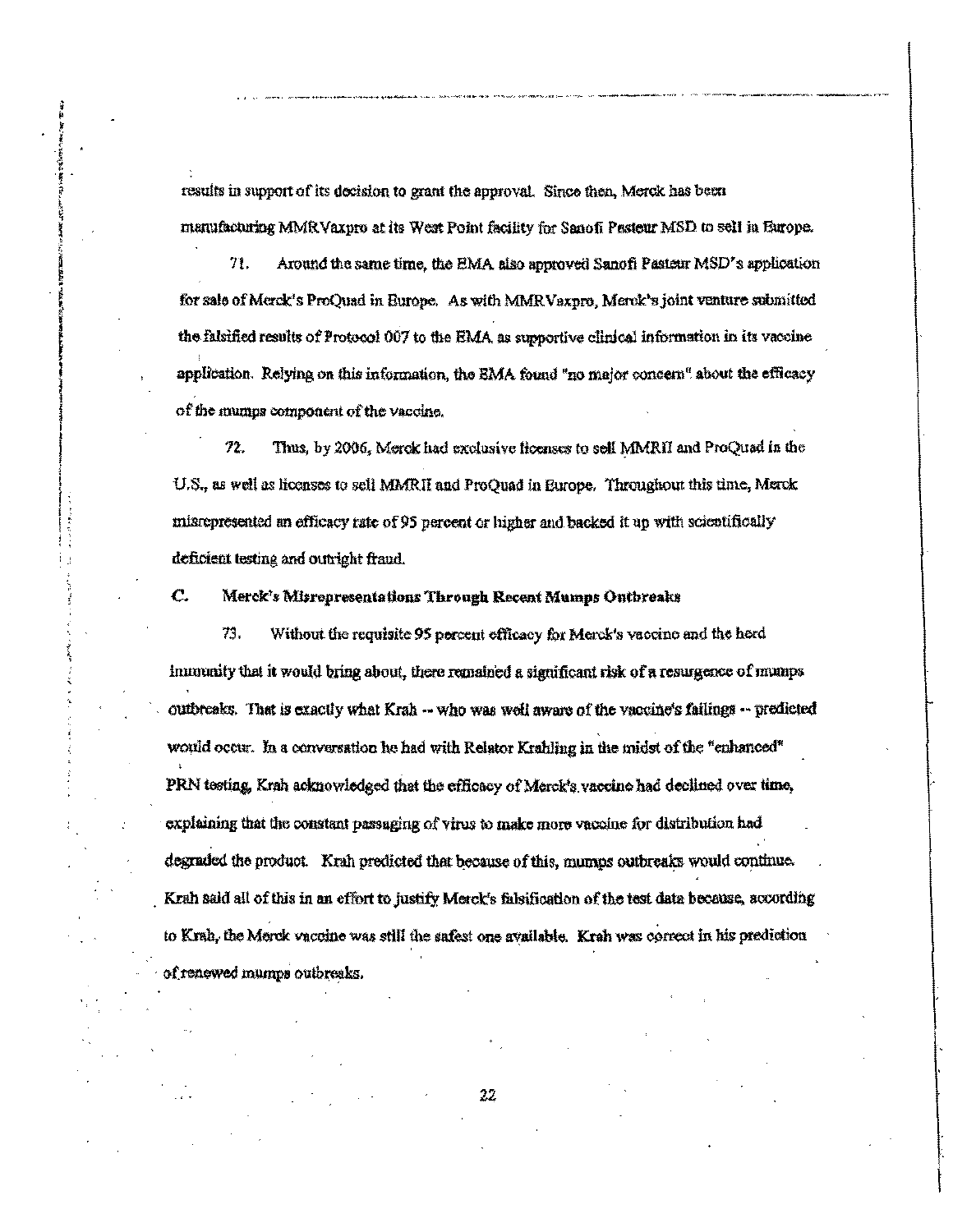$\mathbb{I}$ . The 2006 Mumps Outbreak.

74. In 2006, more than 6,500 cases of mumps were reported in the Mid-West. This was the largest mumps outbreak in almost twenty years (since the two-dose MMRII requirement was implemented) and a significant spike from the annual average of 265 cases that had been reported for the years leading up to the 2006 outbreak. The outbreak began in Iowa with a group of college students and ultimately spread to the states of Kansas, Illinois, Nebraska, Missouri, South Dakota, Pennsylvania and Wisconsin.

 $75.$ The CDC, FDA and Merck publicly worked together to determine the cause of this 2006 outbreak. Of course, only Merck know that the primary cause was the insufficient efficacy of its vaccine. But Merck continued to maintain its inflated efficacy rate and the government continued to believe that there was no problem with the vaccine. During the investigation of the 2006 outbreak, the CDC's Director, Julie Gerberding, reaffirmed the CDC's position -- no doubt fed by Merck's fabricated scientific studies and continued misrepresentations -- that there was no problem with the vaccine:

We have absolutely no information to suggest that there is any problem with the vaccine. ... What is going on here in the context of the outbreaks is a number of people who have not received both doses, coupled together with people who have received the vaccine but are susceptible anyway because it is hot perfect, living in crowded conditions like college donnitories or mixing up with other students at spring break or during holidays, and setting off a cascade of transmission that is going to take a while to curtail.

Ms. Gerberding and the CDC emphasized that "[t]he best protection against the mumps is the vaccine."

76. The scientific community has not been so accepting of Merck's vaccine or the perception Merck has falsely propagated that the efficacy of its vaccine had nothing to do with the 2006 outbreak. Scientists and public health officials world-wide have continued researching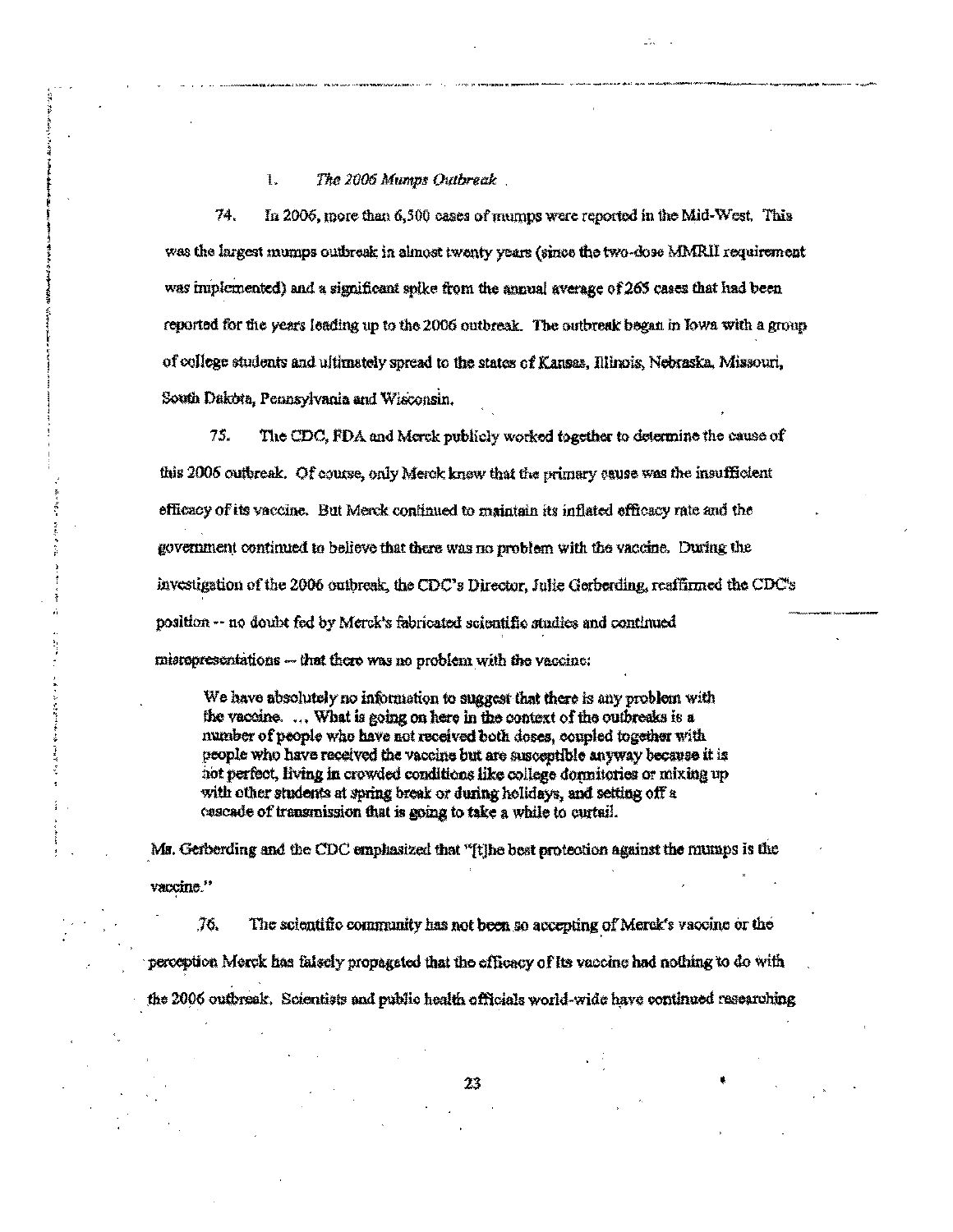the 2006 outbreak to understand the origins of such a large epidemic among a highly vaccinated population. One of the leading studies led by Dr. Gustavo Dayan, then a doctor at the CDC, and published in 2008 in the New England Journal of Medicine, concluded that "[a] more effective mumps vaccine or changes in vaccine policy may be needed to avert outbreaks and achieve elimination of mumps." Dayan, "Recent Resurgence of the Mumps," New England Journal of Medicine, 358;15 (Apr. 10, 2008) 1580.

77. In another study, several scientists questioned Merck's use of the Jeryl Lynn strain, instead of the wild-type virus, in Merck's efficacy testing. They noted that with this kind of testing, vaccine efficacy can be significantly overstated because "good results can be obtained that do not reflect the actual ability of the vaccine to provide protection from disease. A vaccine failure is investigated properly only if, in addition to avidity testing, the ability of antibodics to neutralize wild mumps virus has been checked," Heikki Poltola, et al., "Mumps Outbroaks in Canada and the United States: Time for New Thinking on Mumps Vaccine," Clinical Infectious Diseases, 2007;45 (15 Aug. 2007) 459, 463.

78. What is perhaps most notable about this study is that it scientifically questioned Marck's stated officacy based solely on Merck's use of the vaccine strain instead of the wild type virus to test efficacy. The critique did not (and could not) even account for Merck's concealed efforts to further inflate its efficacy results with the improper use of rabbit antibodies and the falsification of test data.

79. Currently, Emory University is conducting a clinical trial of its university students in yet another attempt to explain the cause for the 2006 mamps outbreak among college-age students who had received both doses of the vacoine. However, Merck is listed as a collaborator on that study, thus continuing to position itself to perpetuate its fraudulent efficacy findings.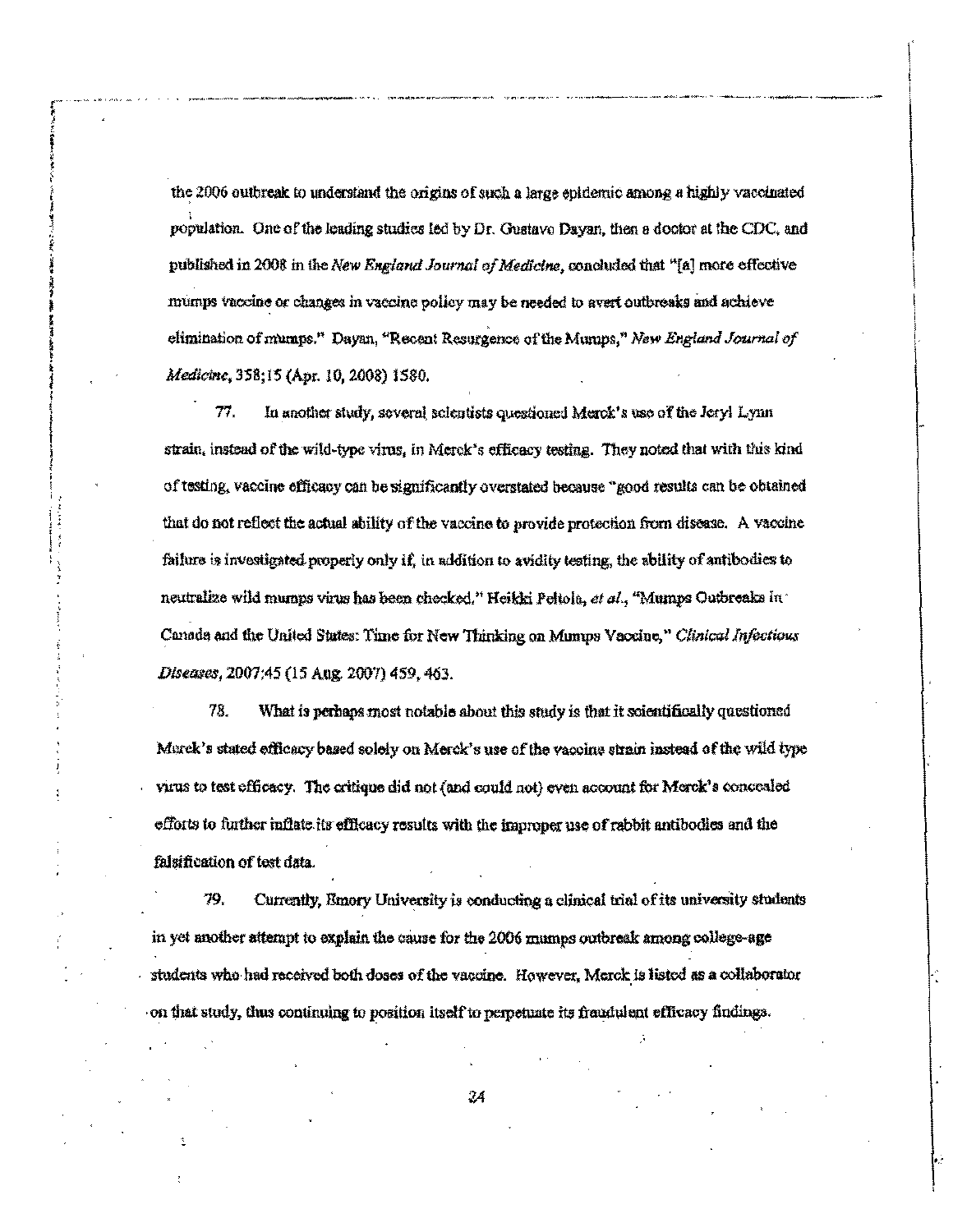80. Merck's continuing misrepresentations with respect to its efficacy testing has prevented a true understanding of what was actually behind the 2006 outbreak - Merck's vaccine failure and an efficacy rate well below 95 percent.

81. Dr. Dayan is unlikely to pursue his conclusion that it may be time for a new vaccine, or to conduct future studies to help evaluate national vaccine policy. Dr. Dayan has since left the CDC to work in the Clinical Department of Sanofi Pasteur. This is the vaccine division of the Sanofi Aventis Group, Merck's partner in manufacturing and selling the mumps vaccine in Europe. To date the CDC has not acted on Dr. Dayan's conclusions either.

82. Dr. Gerberding, the head of the CDC during the 2006 outbreak, has also left the CDC. In January 2010, she became the president of Merek's Vaccine Division.

> 2. The Current Mumps Outbreak

83. In his 2008 study, Dr. Dayan also predicted another mumps outbreak would follow three years after the 2006 outbreak. This followed from the three-year cycles in which  $\mathbb{R}$ outbreaks occurred in the pre-vaccine era: "In the pre-vaccine era, mumps activity followed 3 year cycles, so the current low activity rate (at the time of his 2008 study) may be transient while another critical mass of susceptible persons accrues." Dayan, "Recent Resurgence of the Mumps," New England Journal of Medicine, 358;15 (Apr. 10, 2008) 1580, 1587-88.

84. In August 2009, roughly three years after the 2006 outbreak and just as Dr. Dayan predicted, another mumps outbreak began. As with the 2006 outbreak, the ongoing 2009 outbreak occurred despite high vaccination coverage among the U.S. children's population. As of August 2010, more than 3,700 cases had been reported to the CDC.

 $.85.$  Because of the 2006 and 2009 outbreaks, the CDC has pushed back its target date for cradicating mumps from its original 2010 goal to no earlier than 2020. But no amount of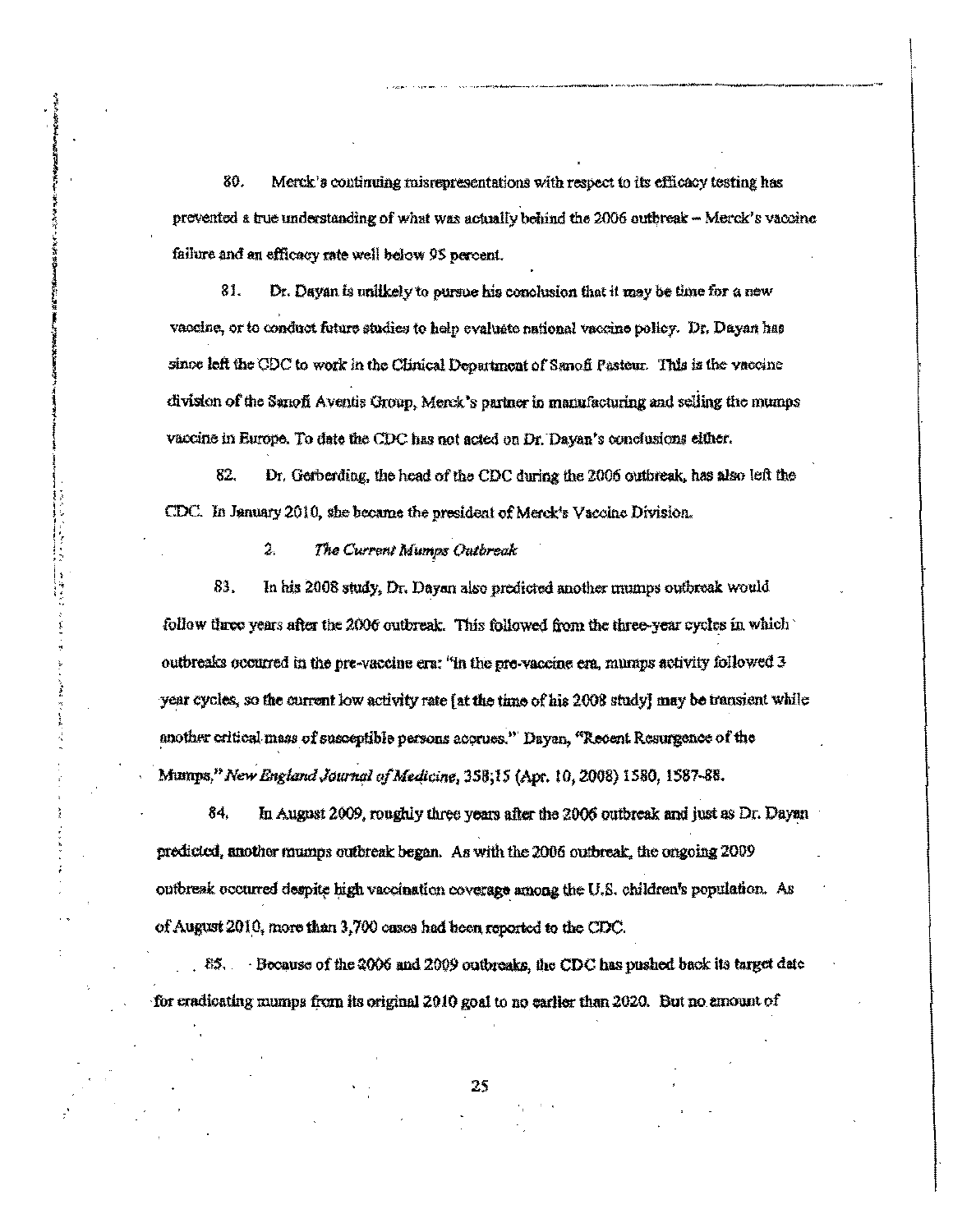extra time will be enough to eliminate the disease if Merck continues to misrepresent the efficacy of its vaccine and is thereby able to maintain an exclusive license for a vaccine that does not provide adequate immunization.

# TRE UNITED STATES' PAYMENT OF HUNDREDS OF MILLIONS OF DOLLARS FOR A VACCINE THAT DOES NOT PROVIDE ADEQUATE IMMUNIZATION

86. Over the past decade, Merck's fraudulent scheme to misrepresent the efficacy of its mumps vaccine has cost the U.S. hundreds of millions of dollars through the government's annual purchases of the vaccine under the National Vaccine Program ("NVP"). The NVP was created by the National Childhood Vaccine Injury Act in 1986 to coordinate all federal activities related to vaccines and immunization programs and is operated by the U.S. Department of Health and Human Services. The CDC plays the critical role of identifying and recommending which vaccines should be administered as part of the NVP. The CDC has recommended Merck's mumps vaccine for more than thirty years, a recommendation premised on the CDC's belief that the vaccine had an efficacy rate of 95 percent or higher.

87. The CDC also negotiates and contracts for the government's purchase of vaccines. Federal funding for the NVP traces back to the 1962 Vaccination Assistance Act which established the Section 317 Program to support immunization programs. Currently, the CDC spends approximately \$3.4 billion each year on federal and state programs to provide vaccines for free. This amount represents approximately 52 percent of all spending for childhood vaccinos in the U.S. The two government programs for which the CDC principally purchases vaccines are the 317 Program and the Vaccines for Children Program.

88. The 317 Program provides federal grants to state and local health departments to pay for vaccines in support of mass immunization campaigns. The Vaccines for Children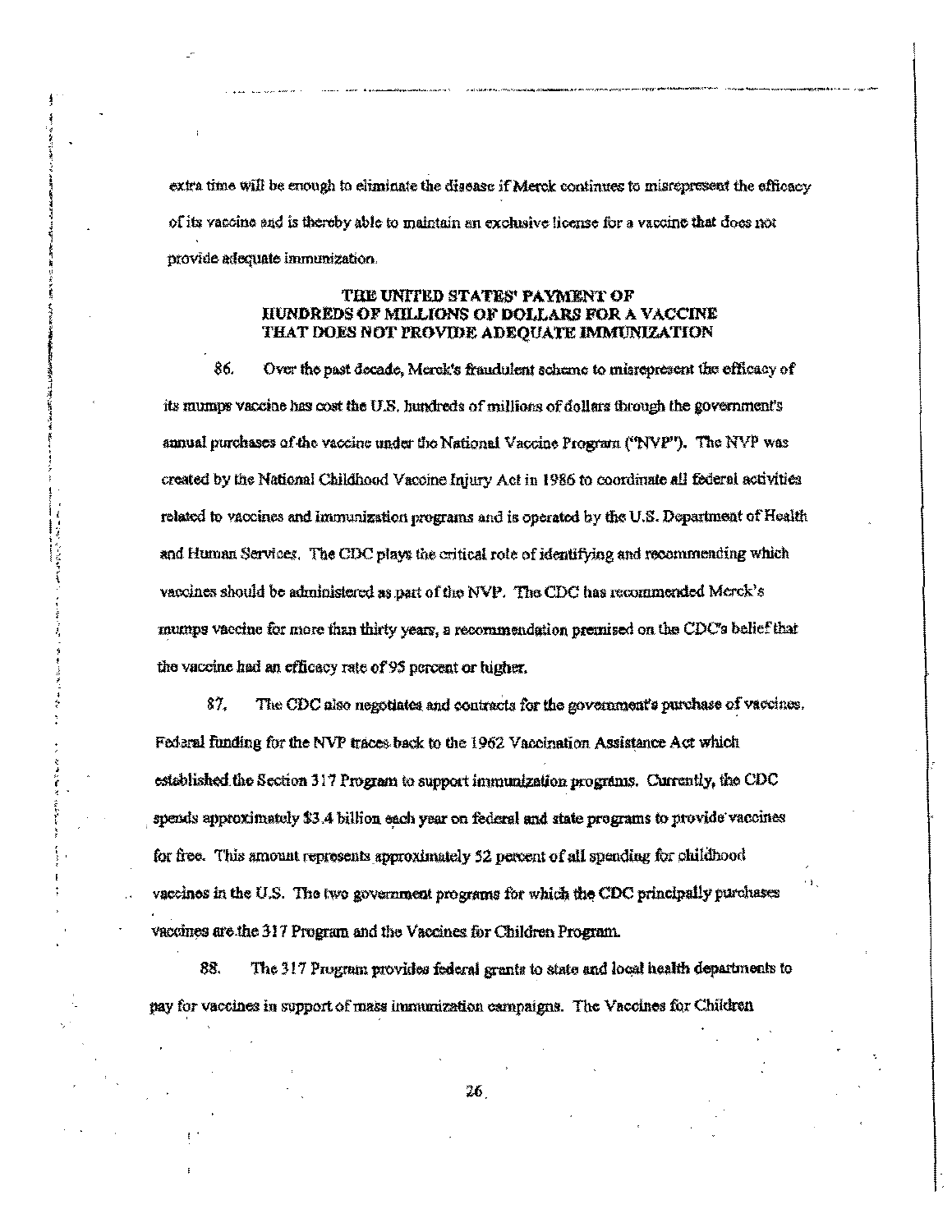. Program provides vaccines to children who are uninsured, are on Medicaid, are Native Americans, or who may have insurance but which does not cover the cost of vaccines. In addition, certain states participate in Universal Purchaser Programs which provide free vaccines to all children who do not otherwise qualify for the two federal programs. The CDC coordinates these state programs but they are funded by the participating states.

89. The CDC contracts for the purchase of vaccines directly from the license holder. In the case of MMRII and ProQuad, the CDC directly contracts with and purchases from Merck. The CDC purchases vaccines in batches of varying size throughout the year for administration to the public. As negotiated, Merck ships its vaccines to the CDC's designated repositories together with the relevant product information to be disseminated to the doctors and health olinics responsible for administering the vaccine. Merck thereafter submits a claim for payment which the CDC subsequently pays.

90. The CDC annually purchases from Merck anywhere from \$60 million to \$75 million for its MMRII vaccine. This comes from the following approximate calculation:

> 4 million (annual number of U.S. births) X .95 (childhood vaccination rate) 2 (number of doses per vaccinated child) x  $.52$  (rate of vaccine spending attributed to CDC). 15 to 18.6 (dollar price range of MMRII dose from 2000 to present)

The mumps component of the vaccine represents about 40 percent of the vaccine's total cost. . 91. Since 2000, the CDC has thus paid Merck more than \$600 million for its MMRII vaccine. These amounts are likely conservative because they do not account for the CDC's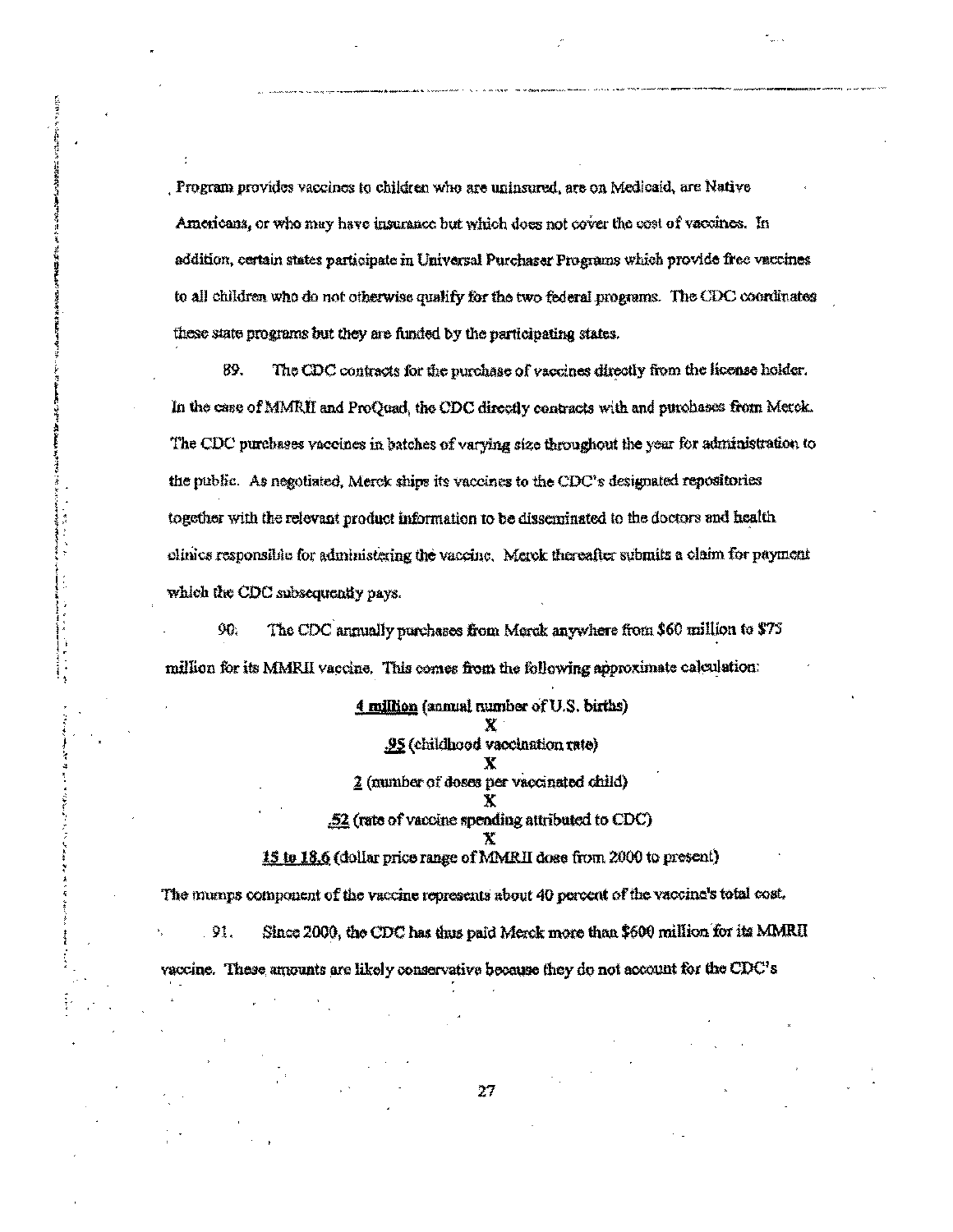purchases of ProQuad, which is significantly more expensive than MMRII, and purchases of adult doses of MMRII and ProQuad, which Merck also sells to the CDC.

92. Over this period, the U.S. has therefore paid between a half and three-quarters of a billion dollars for a vaccine that does not provide adequate immunization. Had the U.S. been aware of the actual efficacy rate of Merck's mumps vaccine, the government's decision to purchase the product surely would have been different, either purchasing the vaccine from another source, requiring that Merck produce a new vaccine with the requisite immunizing effect, or re-negotiating the contract for the existing product.

# **CLAIM FOR RELIEF** (Merck's Violation of the False Claims Act)

93. Relators reallege and incorporate by reference herein the allegations contained in paragraphs 1 through 92 of this Complaint.

94. This is a claim for treble damages and penalties under the False Claims Act, 31 U.S.C.  $\S 3729$ , et seq., as amended.

 $\begin{smallmatrix} 1 & 0 \ 1 & 1 \ 1 & 1 \end{smallmatrix}$ 

95. As set forth above, in violation of 31 U.S.C. § 3729(a)(1), since at least 1999, Merck knowingly presented, or caused to be presented, to the United States government, false or fraudolent claims for payment or approval when it billed the government for its purchases of a muzips vaccine that Morck knew was significantly less effective than Merck represented it to be and did not provide the minimal level of immunization the government required or understood the vaccine to have.

96. In addition, at least for conduct occurring on or after May 20, 2009, Merck violated 31 U.S.C. § 3729(a)(1)(A) (formally 31 U.S.C. § 3729(a)(1) as amended by the Fraud Enforcement and Recovery Act of 2009) by knowingly presenting or causing to be presented false or fraudulent claims for payment or approval when Merck billed the government for its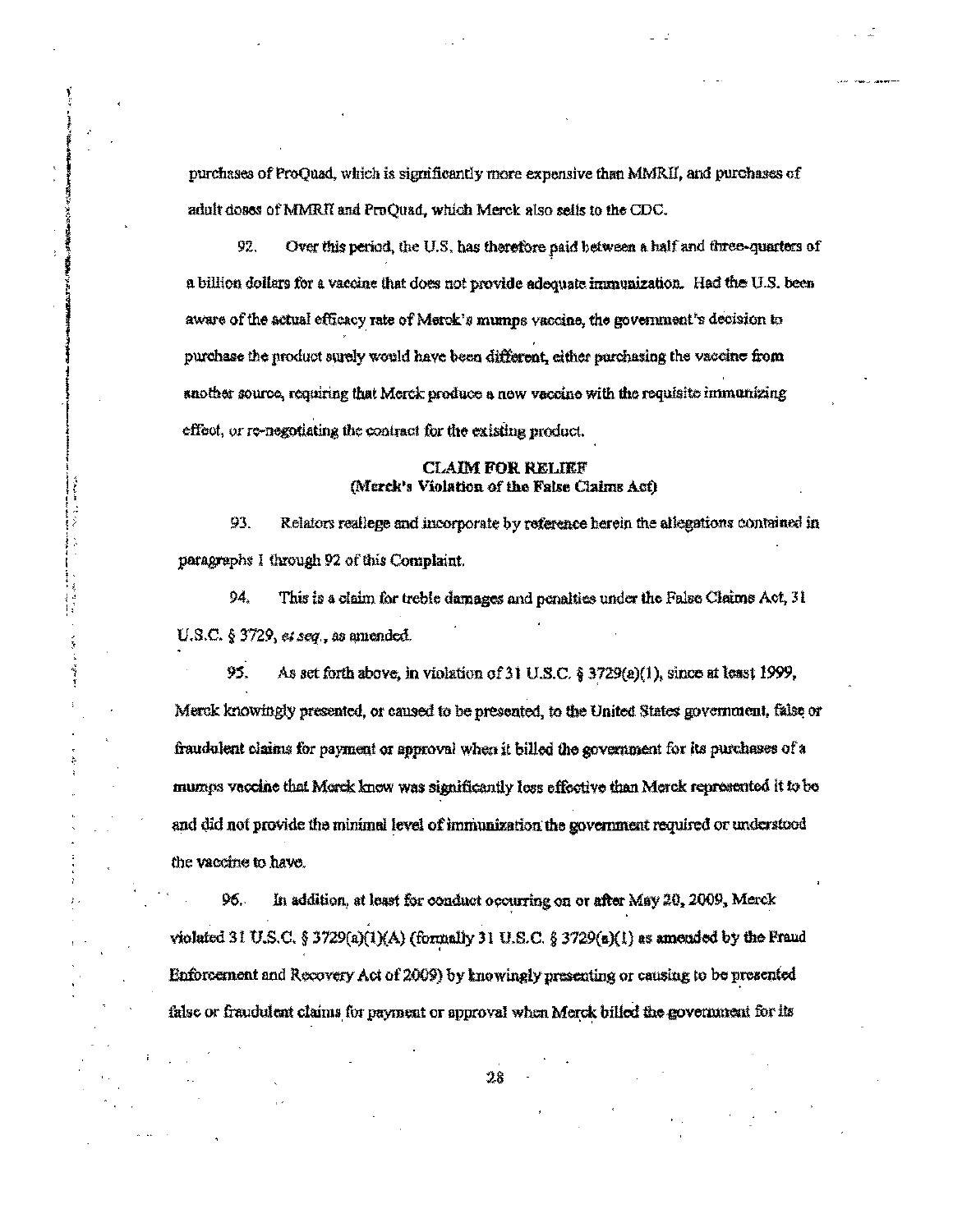purchases of a mumps vaccine that Merck knew was significantly less effective than Merck represented it to be and did not provide the minimal level of immunization the government required or understood the vaccine to have,

Ř

医医师医学家医师 医分离

ł,

 $\ddot{\phi}$ 

97. In violation of 31 U.S.C. § 3729(a)(2), Merck also knowingly made, used, or caused to be made or used, false records or statements through its use of improper testing techniques and falsification of test data to artificially derive the government mandated 95 percent efficacy rate. Merck engaged in this fraudulent scheme to maintain its FDA approval and exclusive license for the mumps vaccine and ultimately, to get the approval and payment by the government of Merck's false or fraudulent claims for its sales of the mumps vaccine.

98. In addition, at least for conduct occurring on or after June 7, 2008, Merck violated 31 U.S.C. § 3729(a)(1)(B) (formally 31 U.S.C. § 3729(a)(2) as amended by the Fraud Enforcement and Recovery Act of 2009) by knowingly making, using, or causing to be made or used, false records or statements material to its false or fraudulent claims for payment for its murnps vaccine.

99. In violation of 31 U.S.C. § 3729(a)(7), Merck also knowingly made, used, or caused to be made or used, these false records or statements to conceal, avoid, or decrease its obligation to produce a mumps vaccine with the minimum 95 percent efficacy rate the government required and believed existed when it made its purchases.

100. In addition, at least for conduct occurring on or after May 20, 2009, Merck violated 31 U.S.C. § 3729(a) $(1)(G)$  (formally 31 U.S.C. § 3729(a) $(7)$  as amonded by the Fraud Enforcement and Recovery Act of 2009) by knowingly making, using, or causing to be made or used, these false records or statements material to its obligations to provide the mumps vaccine to the government and by knowingly concealing or knowingly and improperly avoiding or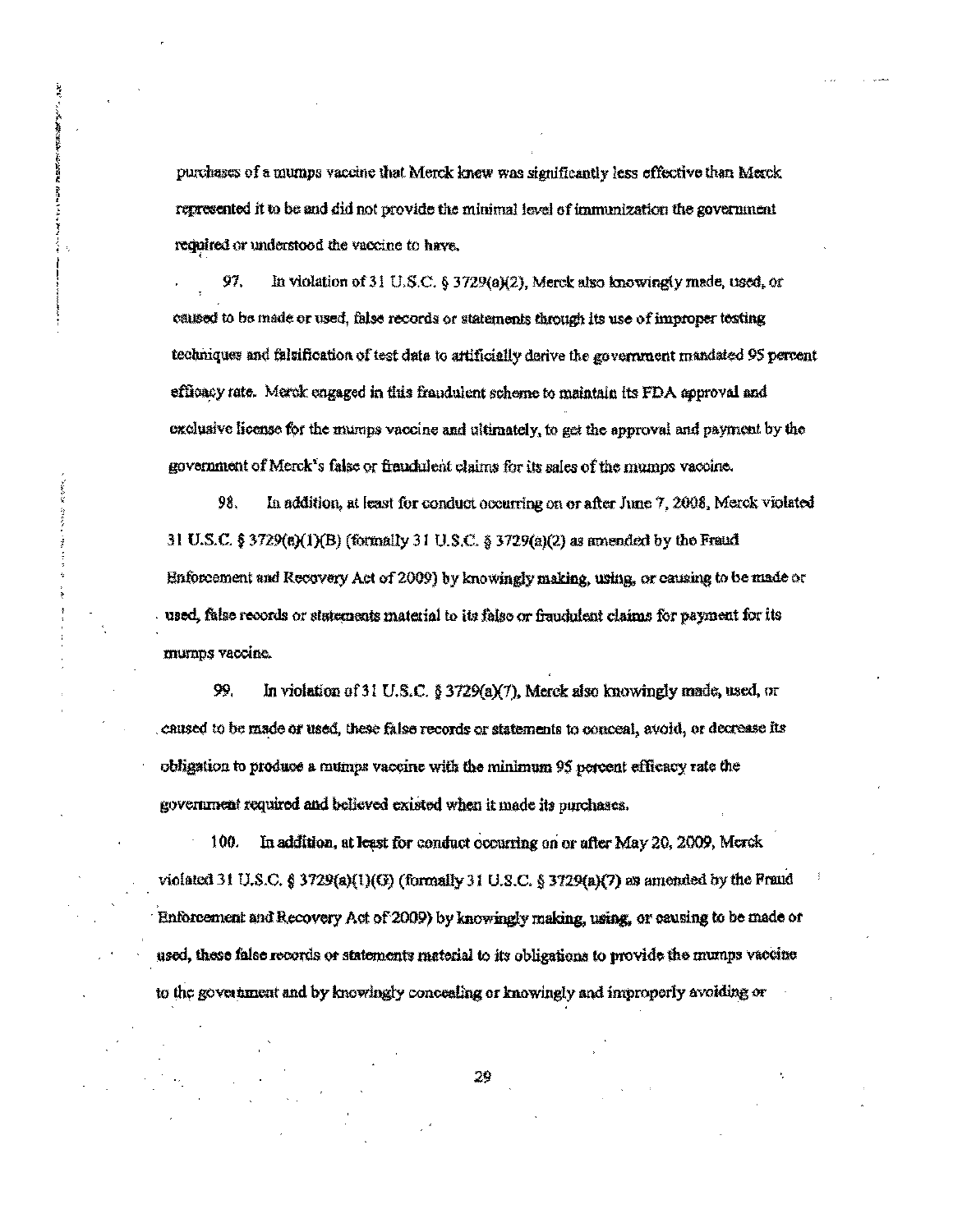decreasing its obligation to produce a mumps vaccine with the minimum 95 percent efficacy rate the government required and believed existed when it made its purchases.

JOI. These false statements, records, and data were material to the government's purchases of and payments for Merck's vaccine, its approval and exclusive licensing to Merck of the vaccine, and the CDC's long-term recommendation to have the public vaccinated with Merck's mumps vaccine. This materiality is reflected in: (i) the CDC's setting of a mumps eradication date based on its ability to use Merck's mumps vaccine, (ii) the PDA's call for efficacy testing of Marck's mumps vaccine pursuant to its authority to oversee vaccine safety and efficacy, (iii) Merck's deviation from the standard testing procedure with its 1999 PRN study to facilitate higher efficacy results, (iv) Merck's abandonment of that test and its results in favor of a different test that would yield better results, (v) Merck's improper use of rabbit antibodies in its "enhanced" PRN test to artificially boost its seroconversion results, (vi) Merck's falsification of pre-positive test data to report the results it wanted using the rabbit antibodies in its testing, (vii) the CDC's continued belief in the face of the 2006 outbreak that there was nothing wrong with Merck's vaccine and that it should continue to be used, (viii) the call by at least one CDC doctor for a new vaccine if the Merck vaccine was not effective in preventing outbreaks, and ultimately (ix) Merck's own recognition that if it did not obtain the requisite efficacy threshold for its vaccine, it would lose its exclusive license and the right to supply the government with its supply of the vaccine.

(また) つうしんしん

š

 $102.$ Each representation Merck made to the government of a 95 percent efficacy rate through its product package inserts, the reporting of its fabricated test results, and otherwise constituted a false statement or record. Likewise, each invoice Merck submitted to the government for payment for the purchase of the vaccines, constituted a false or fraudulent claim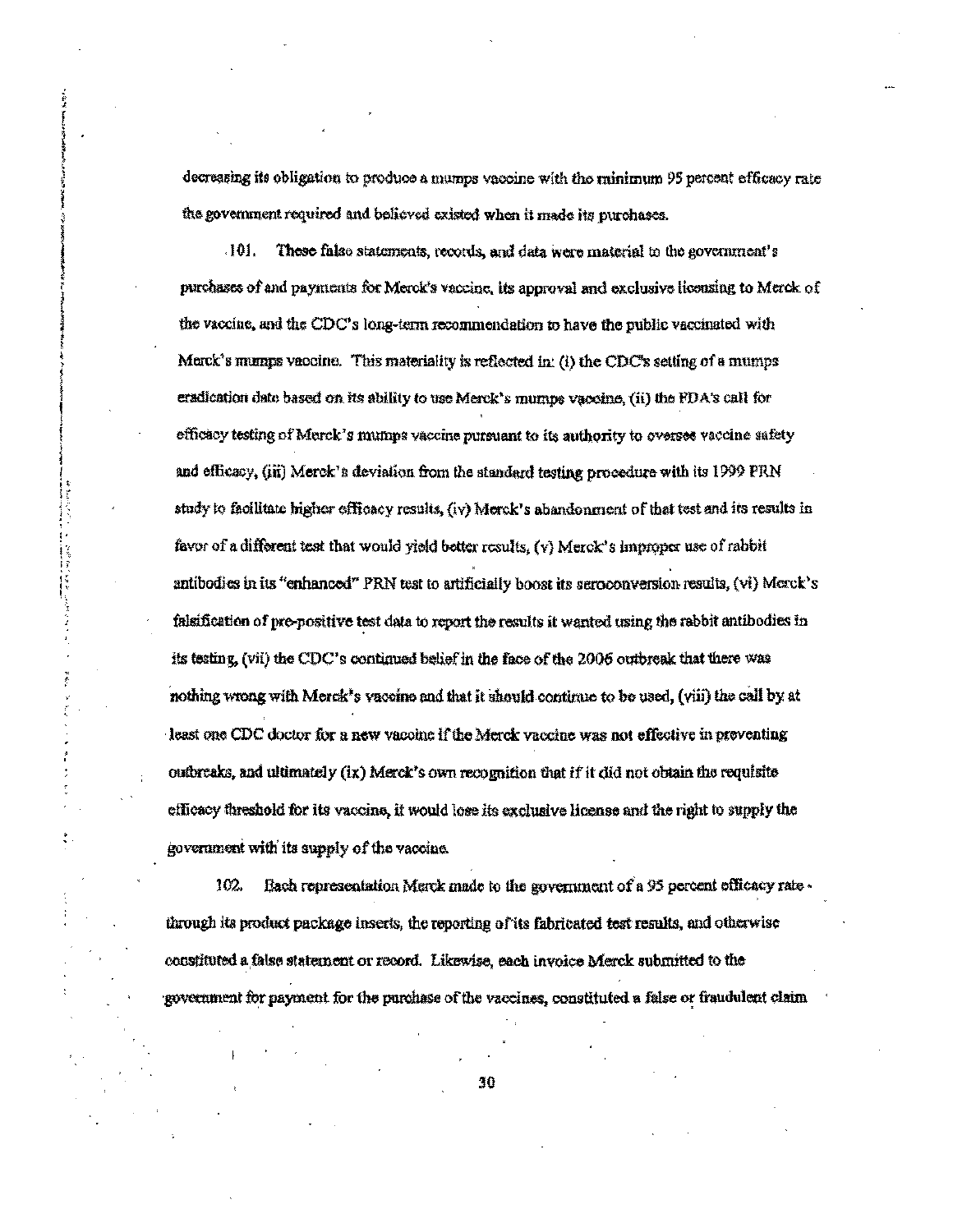for payment. Relators cannot identify at this time all of the false claims for payment caused by Merck's unlawful conduct because they were submitted at numerous times under various requests between 2000 and the present.

103. To the extent that the facts alleged in this Complaint have been previously disclosed to the public or the government in any fashion. Relators are the "original source" of the information as defined in 31 U.S.C. § 3730(e)(4).

104. The United States government, the public, and the public treasury have been damaged by and continue to be damaged by Merck's fraudulent conduct.

105. In addition, Merck's fraudulent conduct may be in violation of a 2008 Corporate Integrity Agreement that Merck entered into with the Office of Inspector General of the Department of Health and Human Services. Merck entered into this agreement as part of its settlement with the United States to resolve prior unrelated False Claims Act litigation. As part of this agreement, Merck is obligated to promote its "products (including vaccines) that are reimbursed by Pederal health care programs" in compliance with the federal program requirements.

# PRAYER FOR RELIEF

Wherefore Relators requests the following relief:

コント・シー ちょうしん アイ・ス カート・ファイン きょうしょうかんし

医气喘 ÿ

- A. That Merck cease and desist from violating 31 U.S.C. § 3729, et seq.;
- B. That the Court enter judgment against Morck in an amount equal to three times the damages suffered by the United States due to Merck's unlawful conduct;
- C. That the Court enter judgment against Merck assessing a civil penalty of no less than \$5,500 and no more than \$11,000 for each violation of 31 U.S.C. § 3729;  $\therefore$

D. That Relators receive the maximum amount of award allowed by 31 U.S.C. § 3730(d);